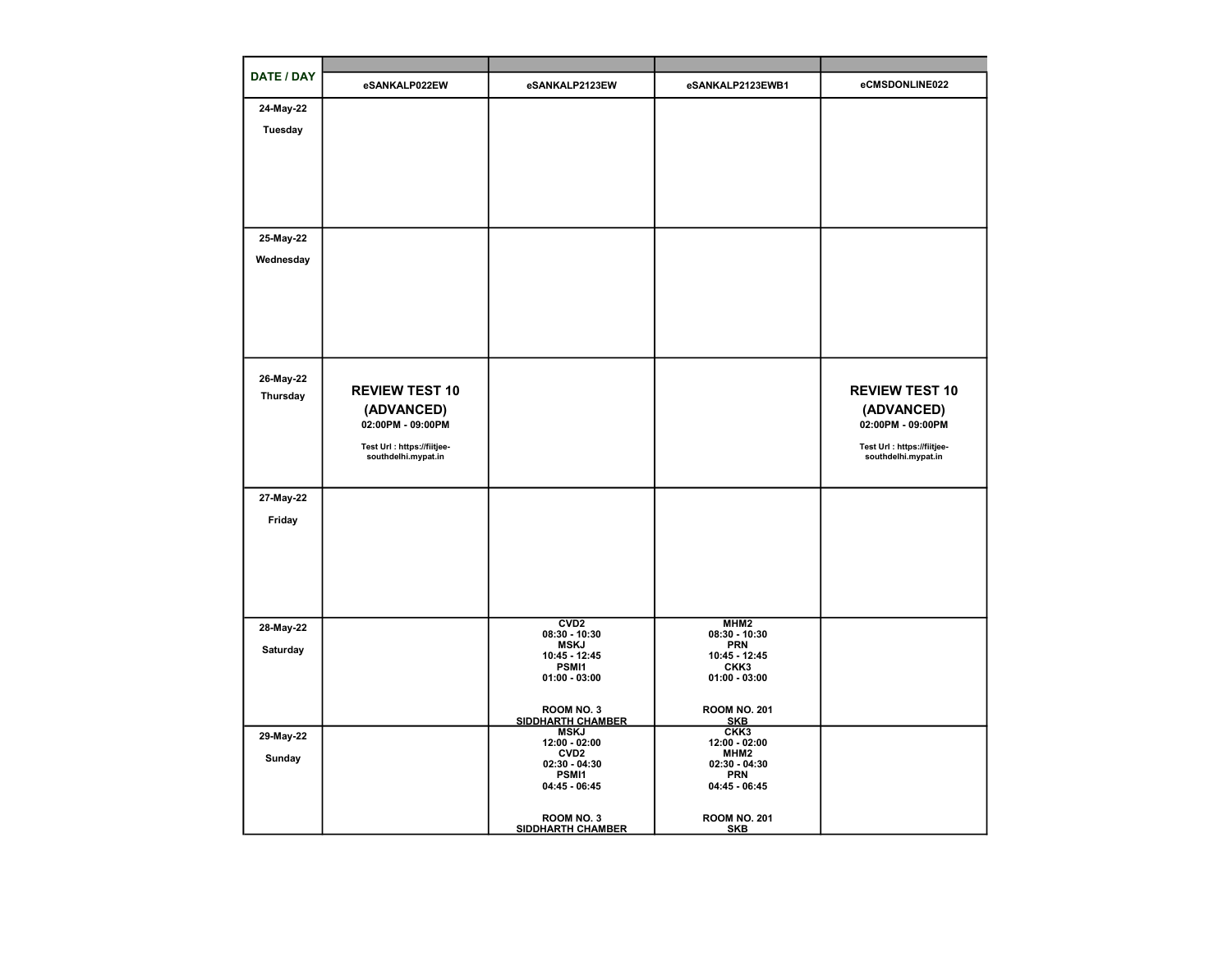| DATE / DAY     | SANKALP2223SRA1                        | SANKALP2223SRA2                        | SANKALP2223SRB1                        | ONLINESD2223SRA1               | ONLINESD2223SRB1               | SANKALP2223SWA1                   | SANKALP2223SWA2                        | SANKALP2223SWB1                   |
|----------------|----------------------------------------|----------------------------------------|----------------------------------------|--------------------------------|--------------------------------|-----------------------------------|----------------------------------------|-----------------------------------|
| 24-May-22      |                                        |                                        |                                        |                                |                                |                                   |                                        |                                   |
| <b>Tuesday</b> |                                        |                                        | <b>BATCH COMMENCEMENT</b>              |                                |                                |                                   |                                        |                                   |
|                |                                        |                                        |                                        |                                |                                |                                   |                                        |                                   |
|                |                                        |                                        |                                        |                                |                                |                                   |                                        |                                   |
|                | PPNM1<br>$03:30 - 05:30$               | <b>PSDS</b><br>$03:30 - 05:30$         | PPRK1<br>$03:30 - 05:30$               | <b>MPBG</b><br>$03:30 - 05:30$ | CVK5<br>$03:30 - 05:30$        |                                   |                                        |                                   |
|                | CPG1<br>$05:45 - 07:45$                | <b>MASK1</b><br>$05:45 - 07:45$        | <b>MSKJ</b><br>$05:45 - 07:45$         | CKK3<br>05:45 - 07:45          | MHM2<br>05:45 - 07:45          |                                   |                                        |                                   |
|                | <b>ROOM NO. 201</b>                    | <b>ROOM NO. 402</b>                    | <b>ROOM NO. 201</b>                    |                                |                                |                                   |                                        |                                   |
| 25-May-22      | $SB-3$                                 | $SB-3$                                 | <b>SKB</b>                             | <b>ONLINE CLASS</b>            | <b>ONLINE CLASS</b>            |                                   |                                        |                                   |
|                |                                        |                                        |                                        |                                |                                |                                   |                                        |                                   |
| Wednesday      |                                        |                                        |                                        |                                |                                |                                   |                                        |                                   |
|                |                                        |                                        |                                        |                                |                                |                                   |                                        |                                   |
|                | <b>MMRJ</b><br>$03:30 - 05:30$         | <b>MASK1</b><br>$03:30 - 05:30$        | <b>MSKJ</b><br>$03:30 - 05:30$         | PHR1<br>$03:30 - 05:30$        |                                |                                   |                                        |                                   |
|                | PPNM1                                  | CPA2                                   | PPRK1                                  | <b>MPBG</b>                    |                                |                                   |                                        |                                   |
|                | $05:45 - 07:45$<br><b>ROOM NO. 201</b> | $05:45 - 07:45$<br><b>ROOM NO. 402</b> | $05:45 - 07:45$<br><b>ROOM NO. 201</b> | $05:45 - 07:45$                |                                |                                   |                                        |                                   |
|                | $SB-3$                                 | $SB-3$                                 | <b>SKB</b>                             | <b>ONLINE CLASS</b>            |                                |                                   |                                        |                                   |
| 26-May-22      |                                        |                                        |                                        |                                |                                |                                   |                                        |                                   |
| Thursday       |                                        |                                        |                                        |                                |                                |                                   |                                        |                                   |
|                |                                        |                                        |                                        |                                |                                |                                   |                                        |                                   |
|                | <b>MMRJ</b>                            | CPA <sub>2</sub>                       | <b>CSHG</b>                            | PHR1                           | CVK5                           |                                   |                                        |                                   |
|                | $03:30 - 05:30$<br>CPG1                | $03:30 - 05:30$<br><b>PSDS</b>         | $03:30 - 05:30$<br><b>MSKJ</b>         | $03:30 - 05:30$<br><b>MPBG</b> | $03:30 - 05:30$<br><b>PARD</b> |                                   |                                        |                                   |
|                | $05:45 - 07:45$<br><b>ROOM NO. 201</b> | $05:45 - 07:45$<br><b>ROOM NO. 402</b> | $05:45 - 07:45$<br><b>ROOM NO. 201</b> | 05:45 - 07:45                  | $05:45 - 07:45$                |                                   |                                        |                                   |
|                | $SB-3$                                 | $SB-3$                                 | <b>SKB</b>                             | <b>ONLINE CLASS</b>            | <b>ONLINE CLASS</b>            |                                   |                                        |                                   |
| 27-May-22      |                                        |                                        |                                        |                                |                                |                                   |                                        |                                   |
| Friday         |                                        |                                        |                                        |                                |                                |                                   |                                        |                                   |
|                |                                        |                                        |                                        |                                |                                |                                   |                                        |                                   |
|                | CPG1                                   | CPA <sub>2</sub>                       |                                        | CKK3                           | <b>PARD</b>                    |                                   |                                        |                                   |
|                | $03:30 - 05:30$<br><b>MMRJ</b>         | $03:30 - 05:30$<br><b>MASK1</b>        |                                        | $03:30 - 05:30$<br>PHR1        | $03:30 - 05:30$<br>MHM2        |                                   |                                        |                                   |
|                | $05:45 - 07:45$                        | $05:45 - 07:45$                        |                                        | 05:45 - 07:45                  | 05:45 - 07:45                  |                                   |                                        |                                   |
|                | <b>ROOM NO. 201</b><br>$SB-3$          | <b>ROOM NO. 402</b><br>$SB-3$          |                                        | <b>ONLINE CLASS</b>            | <b>ONLINE CLASS</b>            |                                   |                                        |                                   |
| 28-May-22      |                                        |                                        |                                        |                                |                                | CKK <sub>3</sub><br>08:30 - 10:30 | CPG1<br>$08:30 - 10:30$                | <b>PRN</b><br>$08:30 - 10:30$     |
| Saturday       |                                        |                                        |                                        |                                |                                | MJS                               | PCJ                                    | <b>MSKS</b>                       |
|                |                                        |                                        |                                        |                                |                                | 10:45 - 12:45<br>PKGS1            | 10:45 - 12:45<br><b>MSS7</b>           | 10:45 - 12:45<br><b>CSHG</b>      |
|                |                                        |                                        |                                        |                                |                                | $01:00 - 03:00$                   | $01:00 - 03:00$                        | $01:00 - 03:00$                   |
|                |                                        |                                        |                                        |                                |                                |                                   |                                        |                                   |
|                |                                        |                                        |                                        |                                |                                | <b>ROOM NO. 203</b><br>$SB-3$     | ROOM NO. 8<br><b>SIDDHARTH CHAMBER</b> | <b>ROOM NO. 103</b><br><b>SKB</b> |
| 29-May-22      |                                        |                                        |                                        |                                |                                | MJS<br>12:00 - 02:00              | <b>MSS7</b><br>12:00 - 02:00           | <b>CSHG</b><br>12:00 - 02:00      |
| Sunday         |                                        |                                        |                                        |                                |                                | PKGS1                             | PCJ                                    | <b>PRN</b>                        |
|                |                                        |                                        |                                        |                                |                                | $02:30 - 04:30$<br>CKK3           | $02:30 - 04:30$<br>CPG1                | $02:30 - 04:30$<br><b>MSKS</b>    |
|                |                                        |                                        |                                        |                                |                                | 04:45 - 06:45                     | 04:45 - 06:45                          | 04:45 - 06:45                     |
|                |                                        |                                        |                                        |                                |                                |                                   |                                        |                                   |
|                |                                        |                                        |                                        |                                |                                | <b>ROOM NO. 203</b><br>$SB-3$     | ROOM NO. 8<br><b>SIDDHARTH CHAMBER</b> | <b>ROOM NO. 103</b><br><b>SKB</b> |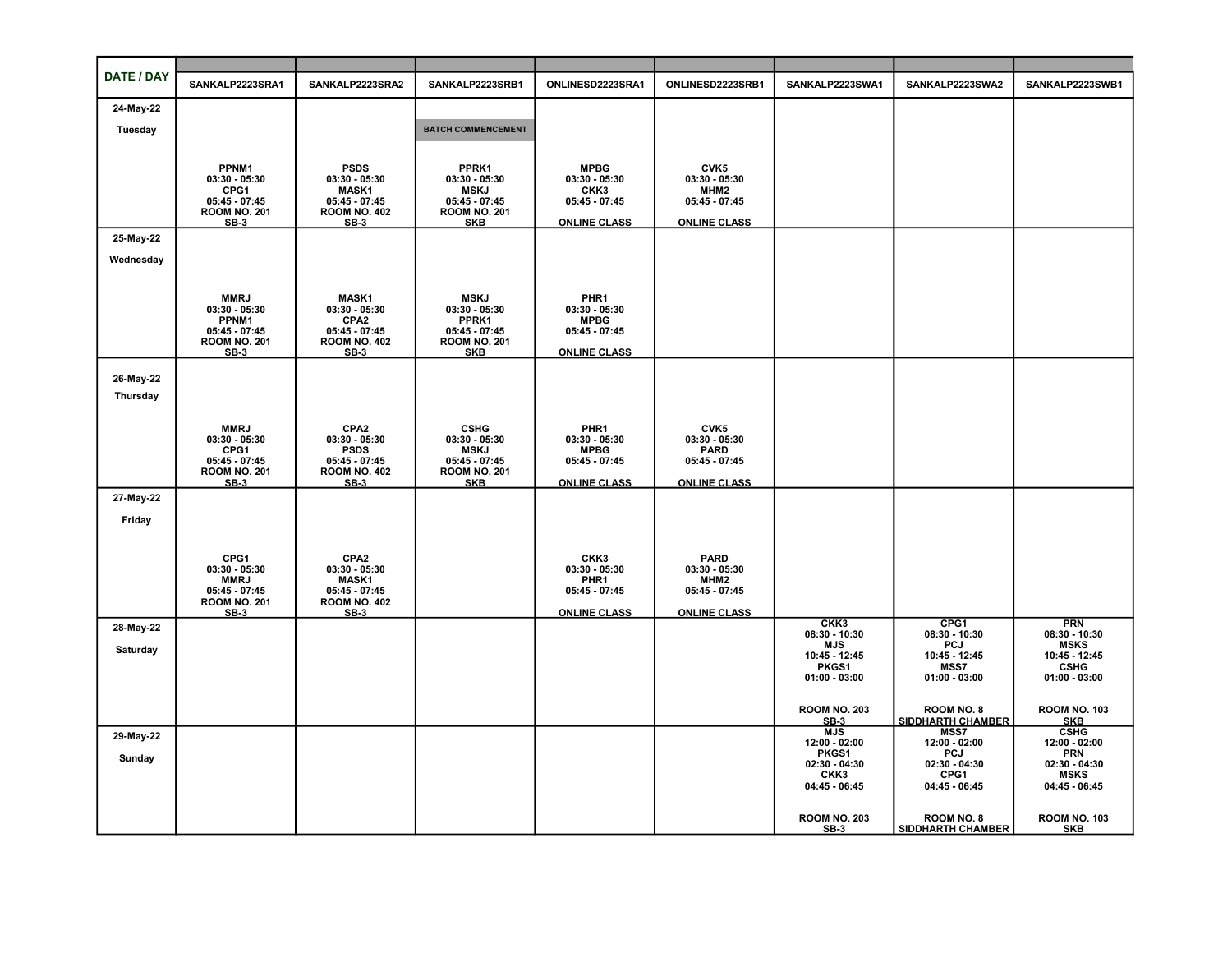| DATE / DAY            | <b>CSCP NCRP GROUP 1</b> | <b>CSCP NCRP GROUP 2</b> | <b>CSCP NCRP GROUP 3</b> | <b>CSCP NCRP GROUP 4</b> |  |
|-----------------------|--------------------------|--------------------------|--------------------------|--------------------------|--|
| 24-May-22             |                          |                          |                          |                          |  |
| <b>Tuesday</b>        |                          |                          |                          |                          |  |
|                       |                          |                          |                          |                          |  |
|                       |                          |                          |                          |                          |  |
|                       |                          |                          |                          |                          |  |
|                       |                          |                          |                          |                          |  |
| 25-May-22             |                          |                          |                          |                          |  |
| Wednesday             |                          |                          |                          |                          |  |
|                       |                          |                          |                          |                          |  |
|                       | <b>NO SESSION</b>        | <b>NO SESSION</b>        | <b>NO SESSION</b>        | <b>NO SESSION</b>        |  |
|                       |                          |                          |                          |                          |  |
|                       |                          |                          |                          |                          |  |
|                       |                          |                          |                          |                          |  |
| 26-May-22<br>Thursday |                          |                          |                          |                          |  |
|                       |                          |                          |                          |                          |  |
|                       |                          |                          |                          |                          |  |
|                       |                          |                          |                          |                          |  |
|                       |                          |                          |                          |                          |  |
| 27-May-22             |                          |                          |                          |                          |  |
| Friday                |                          |                          |                          |                          |  |
|                       |                          |                          |                          |                          |  |
|                       |                          |                          |                          |                          |  |
|                       |                          |                          |                          |                          |  |
|                       |                          |                          |                          |                          |  |
| 28-May-22             |                          |                          |                          |                          |  |
| Saturday              |                          |                          |                          |                          |  |
|                       |                          |                          |                          |                          |  |
|                       |                          |                          |                          |                          |  |
|                       |                          |                          |                          |                          |  |
| 29-May-22             |                          |                          |                          |                          |  |
| Sunday                |                          |                          |                          |                          |  |
|                       |                          |                          |                          |                          |  |
|                       |                          |                          |                          |                          |  |
|                       |                          |                          |                          |                          |  |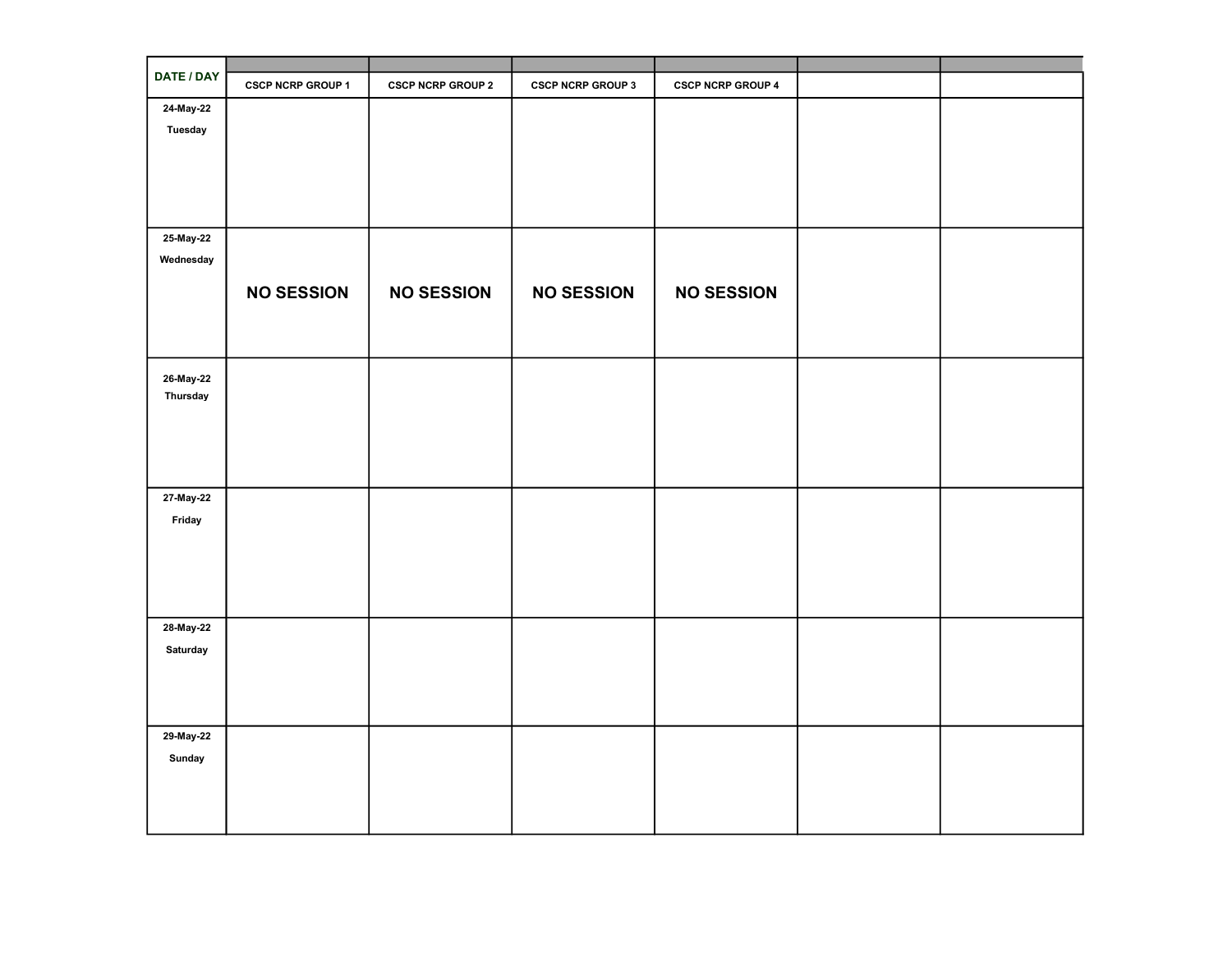| DATE / DAY     | eSANKALP22R1                    | eSANKALP22R2                    | eSANKALP22X1                    | eSANKALP22X2                    | eSANKALP22X3                    | eSANKALP22X4                    |
|----------------|---------------------------------|---------------------------------|---------------------------------|---------------------------------|---------------------------------|---------------------------------|
| 24-May-22      |                                 |                                 |                                 |                                 |                                 |                                 |
| <b>Tuesday</b> |                                 |                                 |                                 |                                 |                                 |                                 |
|                |                                 |                                 |                                 |                                 |                                 |                                 |
|                |                                 |                                 |                                 |                                 |                                 |                                 |
|                |                                 |                                 |                                 |                                 |                                 |                                 |
|                |                                 |                                 |                                 |                                 |                                 |                                 |
| 25-May-22      |                                 |                                 |                                 |                                 |                                 |                                 |
| Wednesday      |                                 |                                 |                                 |                                 |                                 |                                 |
|                |                                 |                                 |                                 |                                 |                                 |                                 |
|                |                                 |                                 |                                 |                                 |                                 |                                 |
|                |                                 |                                 |                                 |                                 |                                 |                                 |
|                |                                 |                                 |                                 |                                 |                                 |                                 |
| 26-May-22      |                                 |                                 |                                 |                                 |                                 |                                 |
| Thursday       | <b>REVIEW TEST 10</b>           | <b>REVIEW TEST 10</b>           | <b>REVIEW TEST 10</b>           | <b>REVIEW TEST 10</b>           | <b>REVIEW TEST 10</b>           | <b>REVIEW TEST 10</b>           |
|                | (ADVANCED)<br>02:00PM - 09:00PM | (ADVANCED)<br>02:00PM - 09:00PM | (ADVANCED)<br>02:00PM - 09:00PM | (ADVANCED)<br>02:00PM - 09:00PM | (ADVANCED)<br>02:00PM - 09:00PM | (ADVANCED)<br>02:00PM - 09:00PM |
|                | Test Url : https://fiitjee-     | Test Url : https://fiitjee-     | Test Url : https://fiitjee-     | Test Url : https://fiitjee-     | Test Url : https://fiitjee-     | Test Url : https://fiitjee-     |
|                | southdelhi.mypat.in             | southdelhi.mypat.in             | southdelhi.mypat.in             | southdelhi.mypat.in             | southdelhi.mypat.in             | southdelhi.mypat.in             |
|                |                                 |                                 |                                 |                                 |                                 |                                 |
| 27-May-22      |                                 |                                 |                                 |                                 |                                 |                                 |
| Friday         |                                 |                                 |                                 |                                 |                                 |                                 |
|                |                                 |                                 |                                 |                                 |                                 |                                 |
|                |                                 |                                 |                                 |                                 |                                 |                                 |
|                |                                 |                                 |                                 |                                 |                                 |                                 |
|                |                                 |                                 |                                 |                                 |                                 |                                 |
| 28-May-22      |                                 |                                 |                                 |                                 |                                 |                                 |
| Saturday       |                                 |                                 |                                 |                                 |                                 |                                 |
|                |                                 |                                 |                                 |                                 |                                 |                                 |
|                |                                 |                                 |                                 |                                 |                                 |                                 |
|                |                                 |                                 |                                 |                                 |                                 |                                 |
| 29-May-22      |                                 |                                 |                                 |                                 |                                 |                                 |
| Sunday         |                                 |                                 |                                 |                                 |                                 |                                 |
|                |                                 |                                 |                                 |                                 |                                 |                                 |
|                |                                 |                                 |                                 |                                 |                                 |                                 |
|                |                                 |                                 |                                 |                                 |                                 |                                 |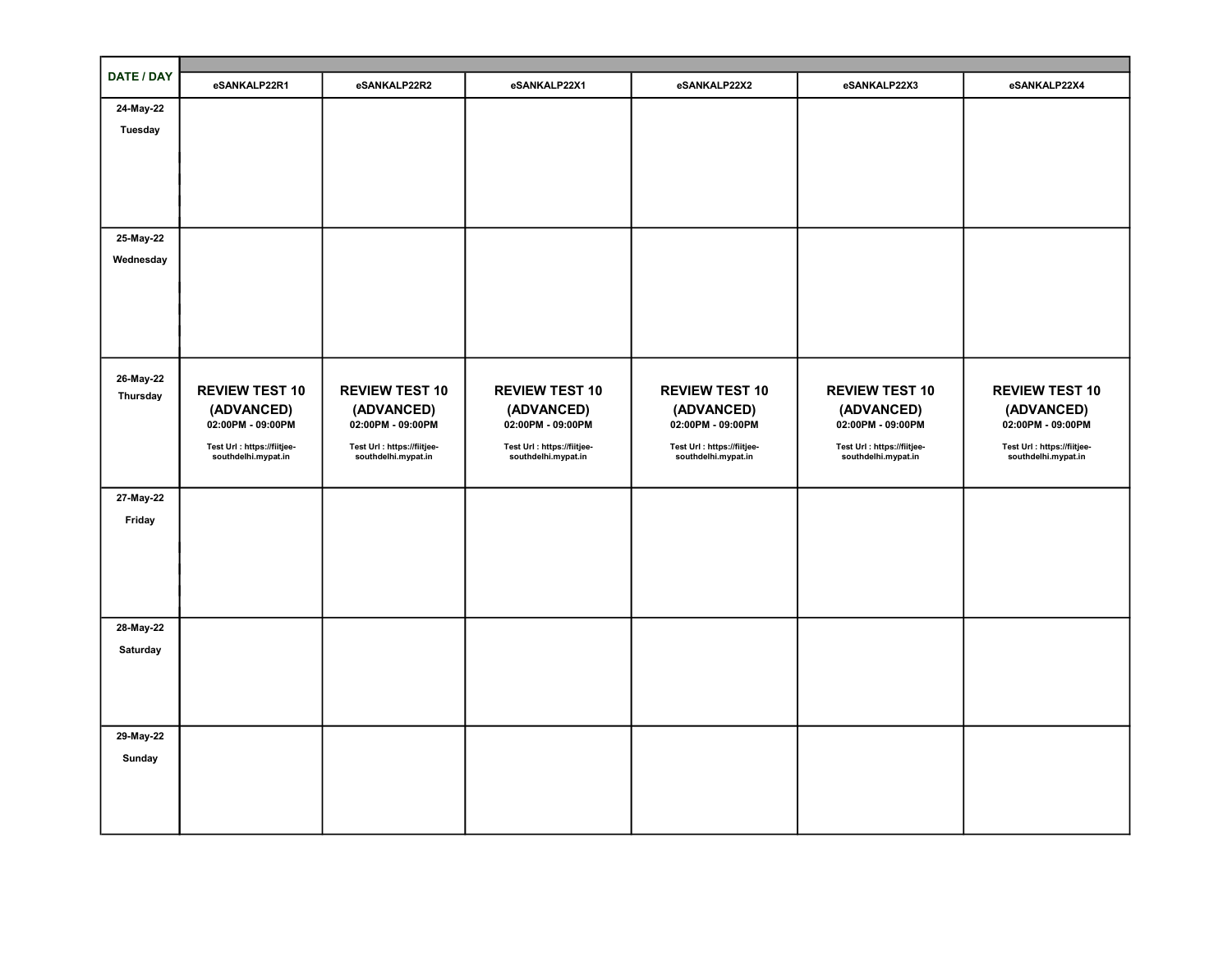| DATE / DAY | eSANKALP022RA1                                     | eSANKALP022RA2                                     | eSANKALP022RA3                                     | eSANKALP022RA4                                     | eSANKALP022RA5                                     | eSANKALP022RA6                                     | eSANKALP022RA7                                     |
|------------|----------------------------------------------------|----------------------------------------------------|----------------------------------------------------|----------------------------------------------------|----------------------------------------------------|----------------------------------------------------|----------------------------------------------------|
| 24-May-22  |                                                    |                                                    |                                                    |                                                    |                                                    |                                                    |                                                    |
| Tuesday    |                                                    |                                                    |                                                    |                                                    |                                                    |                                                    |                                                    |
|            |                                                    |                                                    |                                                    |                                                    |                                                    |                                                    |                                                    |
|            |                                                    |                                                    |                                                    |                                                    |                                                    |                                                    |                                                    |
|            |                                                    |                                                    |                                                    |                                                    |                                                    |                                                    |                                                    |
|            |                                                    |                                                    |                                                    |                                                    |                                                    |                                                    |                                                    |
| 25-May-22  |                                                    |                                                    |                                                    |                                                    |                                                    |                                                    |                                                    |
| Wednesday  |                                                    |                                                    |                                                    |                                                    |                                                    |                                                    |                                                    |
|            |                                                    |                                                    |                                                    |                                                    |                                                    |                                                    |                                                    |
|            |                                                    |                                                    |                                                    |                                                    |                                                    |                                                    |                                                    |
|            |                                                    |                                                    |                                                    |                                                    |                                                    |                                                    |                                                    |
|            |                                                    |                                                    |                                                    |                                                    |                                                    |                                                    |                                                    |
|            |                                                    |                                                    |                                                    |                                                    |                                                    |                                                    |                                                    |
| 26-May-22  |                                                    |                                                    |                                                    |                                                    |                                                    |                                                    |                                                    |
| Thursday   | <b>REVIEW TEST 10</b>                              | <b>REVIEW TEST 10</b>                              | <b>REVIEW TEST 10</b>                              | <b>REVIEW TEST 10</b>                              | <b>REVIEW TEST 10</b>                              | <b>REVIEW TEST 10</b>                              | <b>REVIEW TEST 10</b>                              |
|            | (ADVANCED)                                         | (ADVANCED)                                         | (ADVANCED)                                         | (ADVANCED)                                         | (ADVANCED)                                         | (ADVANCED)                                         | (ADVANCED)                                         |
|            | 02:00PM - 09:00PM                                  | 02:00PM - 09:00PM                                  | 02:00PM - 09:00PM                                  | 02:00PM - 09:00PM                                  | 02:00PM - 09:00PM                                  | 02:00PM - 09:00PM                                  | 02:00PM - 09:00PM                                  |
|            | Test Url : https://fiitjee-<br>southdelhi.mypat.in | Test Url : https://fiitjee-<br>southdelhi.mypat.in | Test Url : https://fiitjee-<br>southdelhi.mypat.in | Test Url : https://fiitjee-<br>southdelhi.mypat.in | Test Url : https://fiitjee-<br>southdelhi.mypat.in | Test Url : https://fiitjee-<br>southdelhi.mypat.in | Test Url : https://fiitjee-<br>southdelhi.mypat.in |
|            |                                                    |                                                    |                                                    |                                                    |                                                    |                                                    |                                                    |
| 27-May-22  |                                                    |                                                    |                                                    |                                                    |                                                    |                                                    |                                                    |
| Friday     |                                                    |                                                    |                                                    |                                                    |                                                    |                                                    |                                                    |
|            |                                                    |                                                    |                                                    |                                                    |                                                    |                                                    |                                                    |
|            |                                                    |                                                    |                                                    |                                                    |                                                    |                                                    |                                                    |
|            |                                                    |                                                    |                                                    |                                                    |                                                    |                                                    |                                                    |
|            |                                                    |                                                    |                                                    |                                                    |                                                    |                                                    |                                                    |
| 28-May-22  |                                                    |                                                    |                                                    |                                                    |                                                    |                                                    |                                                    |
|            |                                                    |                                                    |                                                    |                                                    |                                                    |                                                    |                                                    |
| Saturday   |                                                    |                                                    |                                                    |                                                    |                                                    |                                                    |                                                    |
|            |                                                    |                                                    |                                                    |                                                    |                                                    |                                                    |                                                    |
|            |                                                    |                                                    |                                                    |                                                    |                                                    |                                                    |                                                    |
|            |                                                    |                                                    |                                                    |                                                    |                                                    |                                                    |                                                    |
| 29-May-22  |                                                    |                                                    |                                                    |                                                    |                                                    |                                                    |                                                    |
| Sunday     |                                                    |                                                    |                                                    |                                                    |                                                    |                                                    |                                                    |
|            |                                                    |                                                    |                                                    |                                                    |                                                    |                                                    |                                                    |
|            |                                                    |                                                    |                                                    |                                                    |                                                    |                                                    |                                                    |
|            |                                                    |                                                    |                                                    |                                                    |                                                    |                                                    |                                                    |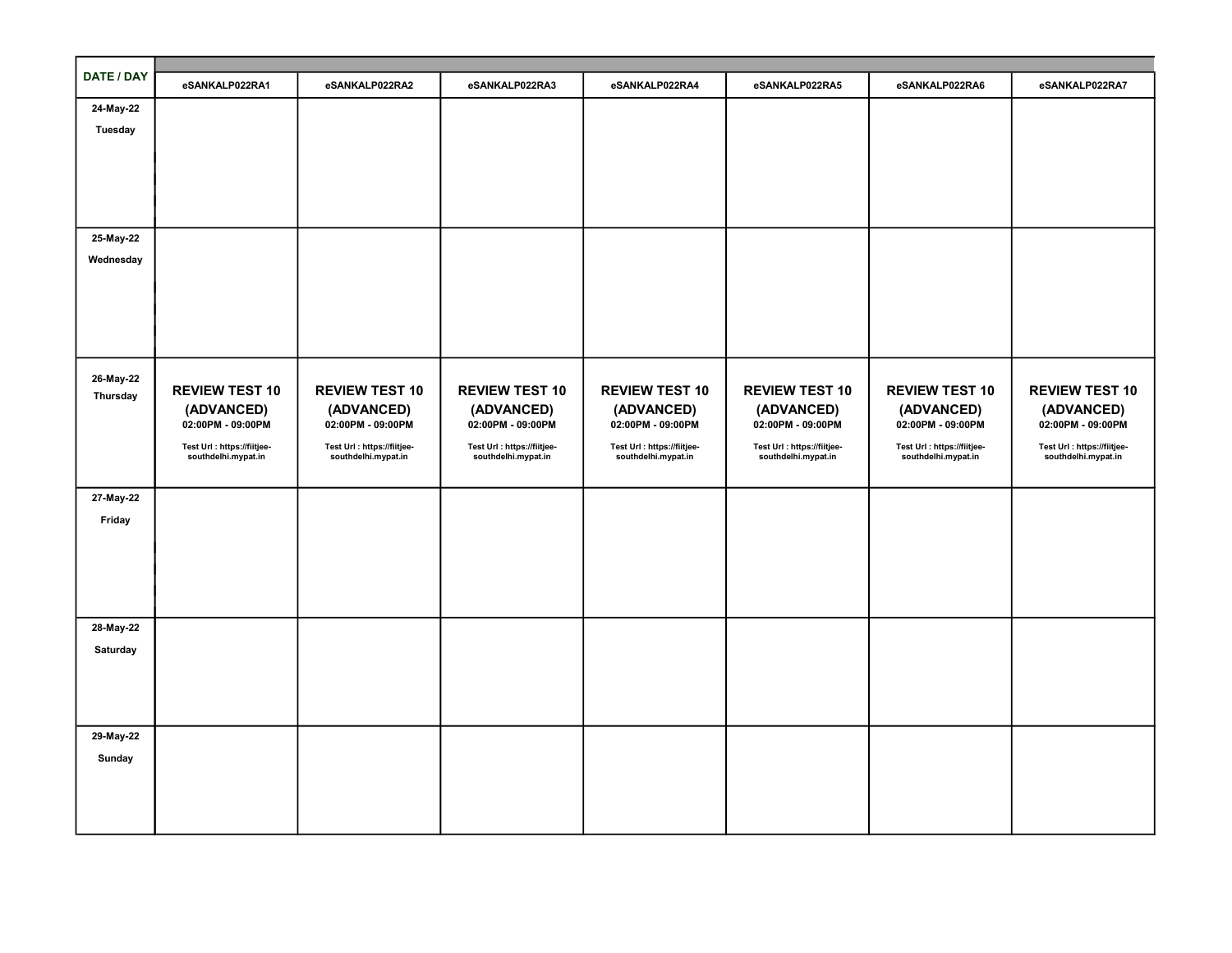| <b>DATE / DAY</b> |                                                    |                                                    |                                                    |                                                    |                                                    |                                                    |                                                    |                                                    |
|-------------------|----------------------------------------------------|----------------------------------------------------|----------------------------------------------------|----------------------------------------------------|----------------------------------------------------|----------------------------------------------------|----------------------------------------------------|----------------------------------------------------|
|                   | eSANKALP022RT1                                     | eSANKALP022RB1                                     | eSANKALP022RC1                                     | eSANKALP022RD1                                     | eSANKALP022RE1                                     | eSANKALP022RF1                                     | eSANKALP022RG1                                     | eSANKALP022R+W-H1                                  |
| 24-May-22         |                                                    |                                                    |                                                    |                                                    |                                                    |                                                    |                                                    |                                                    |
| Tuesday           |                                                    |                                                    |                                                    |                                                    |                                                    |                                                    |                                                    |                                                    |
|                   |                                                    |                                                    |                                                    |                                                    |                                                    |                                                    |                                                    |                                                    |
|                   |                                                    |                                                    |                                                    |                                                    |                                                    |                                                    |                                                    |                                                    |
|                   |                                                    |                                                    |                                                    |                                                    |                                                    |                                                    |                                                    |                                                    |
|                   |                                                    |                                                    |                                                    |                                                    |                                                    |                                                    |                                                    |                                                    |
| 25-May-22         |                                                    |                                                    |                                                    |                                                    |                                                    |                                                    |                                                    |                                                    |
| Wednesday         |                                                    |                                                    |                                                    |                                                    |                                                    |                                                    |                                                    |                                                    |
|                   |                                                    |                                                    |                                                    |                                                    |                                                    |                                                    |                                                    |                                                    |
|                   |                                                    |                                                    |                                                    |                                                    |                                                    |                                                    |                                                    |                                                    |
|                   |                                                    |                                                    |                                                    |                                                    |                                                    |                                                    |                                                    |                                                    |
|                   |                                                    |                                                    |                                                    |                                                    |                                                    |                                                    |                                                    |                                                    |
|                   |                                                    |                                                    |                                                    |                                                    |                                                    |                                                    |                                                    |                                                    |
| 26-May-22         | <b>REVIEW TEST 10</b>                              | <b>REVIEW TEST 10</b>                              | <b>REVIEW TEST 10</b>                              | REVIEW TEST 10   REVIEW TEST 10                    |                                                    | <b>REVIEW TEST 10</b>                              | <b>REVIEW TEST 10</b>                              | <b>REVIEW TEST 10</b>                              |
| Thursday          | (ADVANCED)                                         | (ADVANCED)                                         | (ADVANCED)                                         | (ADVANCED)                                         | (ADVANCED)                                         | (ADVANCED)                                         | (ADVANCED)                                         | (ADVANCED)                                         |
|                   | 02:00PM - 09:00PM                                  | 02:00PM - 09:00PM                                  | 02:00PM - 09:00PM                                  | 02:00PM - 09:00PM                                  | 02:00PM - 09:00PM                                  | 02:00PM - 09:00PM                                  | 02:00PM - 09:00PM                                  | 02:00PM - 09:00PM                                  |
|                   | Test Url : https://fiitjee-<br>southdelhi.mypat.in | Test Url : https://fiitjee-<br>southdelhi.mypat.in | Test Url : https://fiitjee-<br>southdelhi.mypat.in | Test Url : https://fiitjee-<br>southdelhi.mypat.in | Test Url : https://fiitjee-<br>southdelhi.mypat.in | Test Url : https://fiitjee-<br>southdelhi.mypat.in | Test Url : https://fiitjee-<br>southdelhi.mypat.in | Test Url : https://fiitjee-<br>southdelhi.mypat.in |
|                   |                                                    |                                                    |                                                    |                                                    |                                                    |                                                    |                                                    |                                                    |
| 27-May-22         |                                                    |                                                    |                                                    |                                                    |                                                    |                                                    |                                                    |                                                    |
| Friday            |                                                    |                                                    |                                                    |                                                    |                                                    |                                                    |                                                    |                                                    |
|                   |                                                    |                                                    |                                                    |                                                    |                                                    |                                                    |                                                    |                                                    |
|                   |                                                    |                                                    |                                                    |                                                    |                                                    |                                                    |                                                    |                                                    |
|                   |                                                    |                                                    |                                                    |                                                    |                                                    |                                                    |                                                    |                                                    |
|                   |                                                    |                                                    |                                                    |                                                    |                                                    |                                                    |                                                    |                                                    |
|                   |                                                    |                                                    |                                                    |                                                    |                                                    |                                                    |                                                    |                                                    |
| 28-May-22         |                                                    |                                                    |                                                    |                                                    |                                                    |                                                    |                                                    |                                                    |
| Saturday          |                                                    |                                                    |                                                    |                                                    |                                                    |                                                    |                                                    |                                                    |
|                   |                                                    |                                                    |                                                    |                                                    |                                                    |                                                    |                                                    |                                                    |
|                   |                                                    |                                                    |                                                    |                                                    |                                                    |                                                    |                                                    |                                                    |
|                   |                                                    |                                                    |                                                    |                                                    |                                                    |                                                    |                                                    |                                                    |
| 29-May-22         |                                                    |                                                    |                                                    |                                                    |                                                    |                                                    |                                                    |                                                    |
| Sunday            |                                                    |                                                    |                                                    |                                                    |                                                    |                                                    |                                                    |                                                    |
|                   |                                                    |                                                    |                                                    |                                                    |                                                    |                                                    |                                                    |                                                    |
|                   |                                                    |                                                    |                                                    |                                                    |                                                    |                                                    |                                                    |                                                    |
|                   |                                                    |                                                    |                                                    |                                                    |                                                    |                                                    |                                                    |                                                    |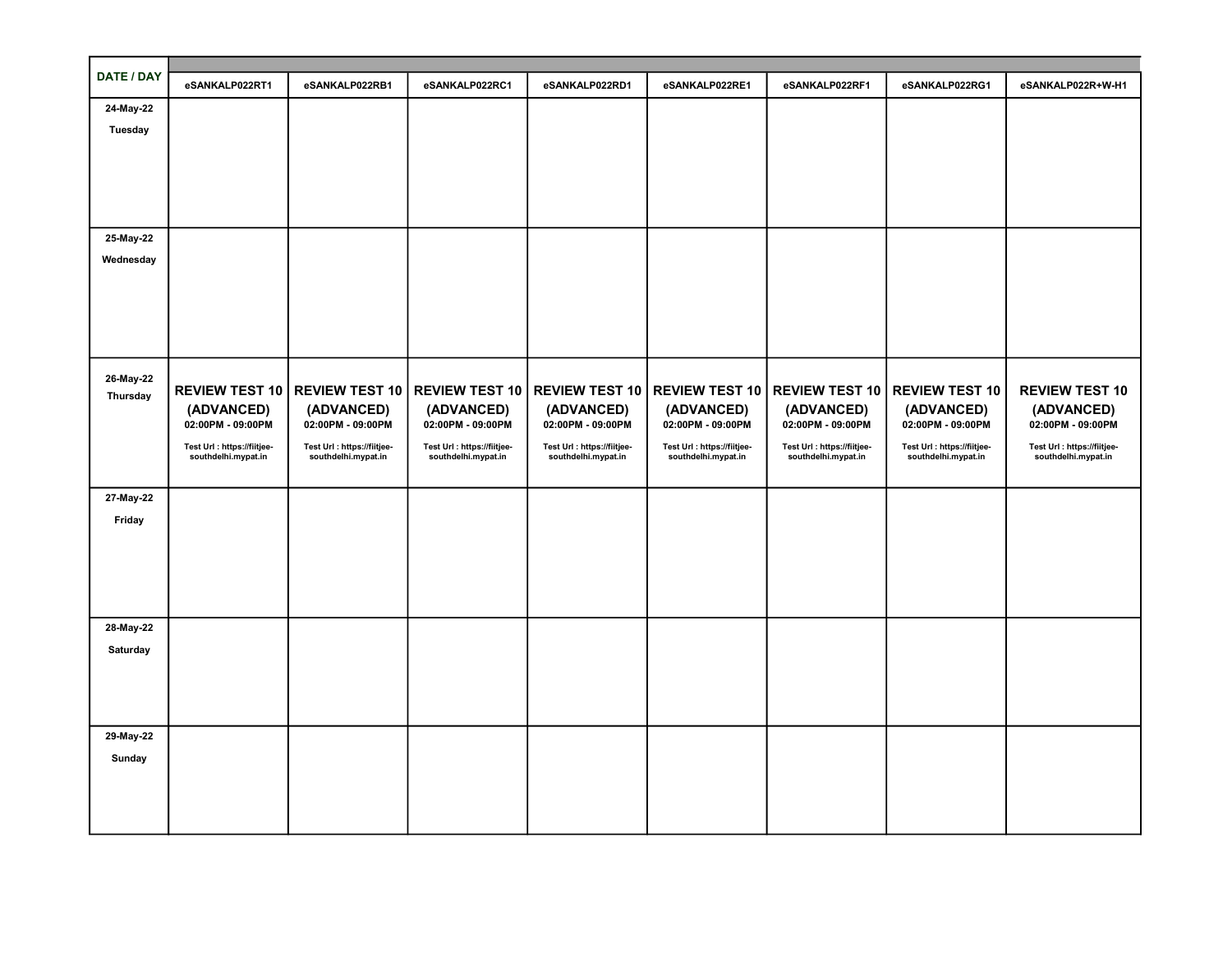| DATE / DAY | eSANKALP022WA1                                     | eSANKALP022WA2                                     | eSANKALP022WA3                                     | eSANKALP022WA4                                     | eSANKALP022WA5                                     | eSANKALP022WA6                                     | eSANKALP022WA7                                     |
|------------|----------------------------------------------------|----------------------------------------------------|----------------------------------------------------|----------------------------------------------------|----------------------------------------------------|----------------------------------------------------|----------------------------------------------------|
| 24-May-22  |                                                    |                                                    |                                                    |                                                    |                                                    |                                                    |                                                    |
| Tuesday    |                                                    |                                                    |                                                    |                                                    |                                                    |                                                    |                                                    |
|            |                                                    |                                                    |                                                    |                                                    |                                                    |                                                    |                                                    |
|            |                                                    |                                                    |                                                    |                                                    |                                                    |                                                    |                                                    |
|            |                                                    |                                                    |                                                    |                                                    |                                                    |                                                    |                                                    |
|            |                                                    |                                                    |                                                    |                                                    |                                                    |                                                    |                                                    |
| 25-May-22  |                                                    |                                                    |                                                    |                                                    |                                                    |                                                    |                                                    |
| Wednesday  |                                                    |                                                    |                                                    |                                                    |                                                    |                                                    |                                                    |
|            |                                                    |                                                    |                                                    |                                                    |                                                    |                                                    |                                                    |
|            |                                                    |                                                    |                                                    |                                                    |                                                    |                                                    |                                                    |
|            |                                                    |                                                    |                                                    |                                                    |                                                    |                                                    |                                                    |
|            |                                                    |                                                    |                                                    |                                                    |                                                    |                                                    |                                                    |
| 26-May-22  | <b>REVIEW TEST 10</b>                              | <b>REVIEW TEST 10</b>                              | <b>REVIEW TEST 10</b>                              | <b>REVIEW TEST 10</b>                              | <b>REVIEW TEST 10</b>                              | <b>REVIEW TEST 10</b>                              | <b>REVIEW TEST 10</b>                              |
| Thursday   | (ADVANCED)                                         | (ADVANCED)                                         | (ADVANCED)                                         | (ADVANCED)                                         | (ADVANCED)                                         | (ADVANCED)                                         | (ADVANCED)                                         |
|            | 02:00PM - 09:00PM                                  | 02:00PM - 09:00PM                                  | 02:00PM - 09:00PM                                  | 02:00PM - 09:00PM                                  | 02:00PM - 09:00PM                                  | 02:00PM - 09:00PM                                  | 02:00PM - 09:00PM                                  |
|            | Test Url : https://fiitjee-<br>southdelhi.mypat.in | Test Url : https://fiitjee-<br>southdelhi.mypat.in | Test Url : https://fiitjee-<br>southdelhi.mypat.in | Test Url : https://fiitjee-<br>southdelhi.mypat.in | Test Url : https://fiitjee-<br>southdelhi.mypat.in | Test Url : https://fiitjee-<br>southdelhi.mypat.in | Test Url : https://fiitjee-<br>southdelhi.mypat.in |
|            |                                                    |                                                    |                                                    |                                                    |                                                    |                                                    |                                                    |
| 27-May-22  |                                                    |                                                    |                                                    |                                                    |                                                    |                                                    |                                                    |
| Friday     |                                                    |                                                    |                                                    |                                                    |                                                    |                                                    |                                                    |
|            |                                                    |                                                    |                                                    |                                                    |                                                    |                                                    |                                                    |
|            |                                                    |                                                    |                                                    |                                                    |                                                    |                                                    |                                                    |
|            |                                                    |                                                    |                                                    |                                                    |                                                    |                                                    |                                                    |
|            |                                                    |                                                    |                                                    |                                                    |                                                    |                                                    |                                                    |
| 28-May-22  |                                                    |                                                    |                                                    |                                                    |                                                    |                                                    |                                                    |
| Saturday   |                                                    |                                                    |                                                    |                                                    |                                                    |                                                    |                                                    |
|            |                                                    |                                                    |                                                    |                                                    |                                                    |                                                    |                                                    |
|            |                                                    |                                                    |                                                    |                                                    |                                                    |                                                    |                                                    |
|            |                                                    |                                                    |                                                    |                                                    |                                                    |                                                    |                                                    |
| 29-May-22  |                                                    |                                                    |                                                    |                                                    |                                                    |                                                    |                                                    |
| Sunday     |                                                    |                                                    |                                                    |                                                    |                                                    |                                                    |                                                    |
|            |                                                    |                                                    |                                                    |                                                    |                                                    |                                                    |                                                    |
|            |                                                    |                                                    |                                                    |                                                    |                                                    |                                                    |                                                    |
|            |                                                    |                                                    |                                                    |                                                    |                                                    |                                                    |                                                    |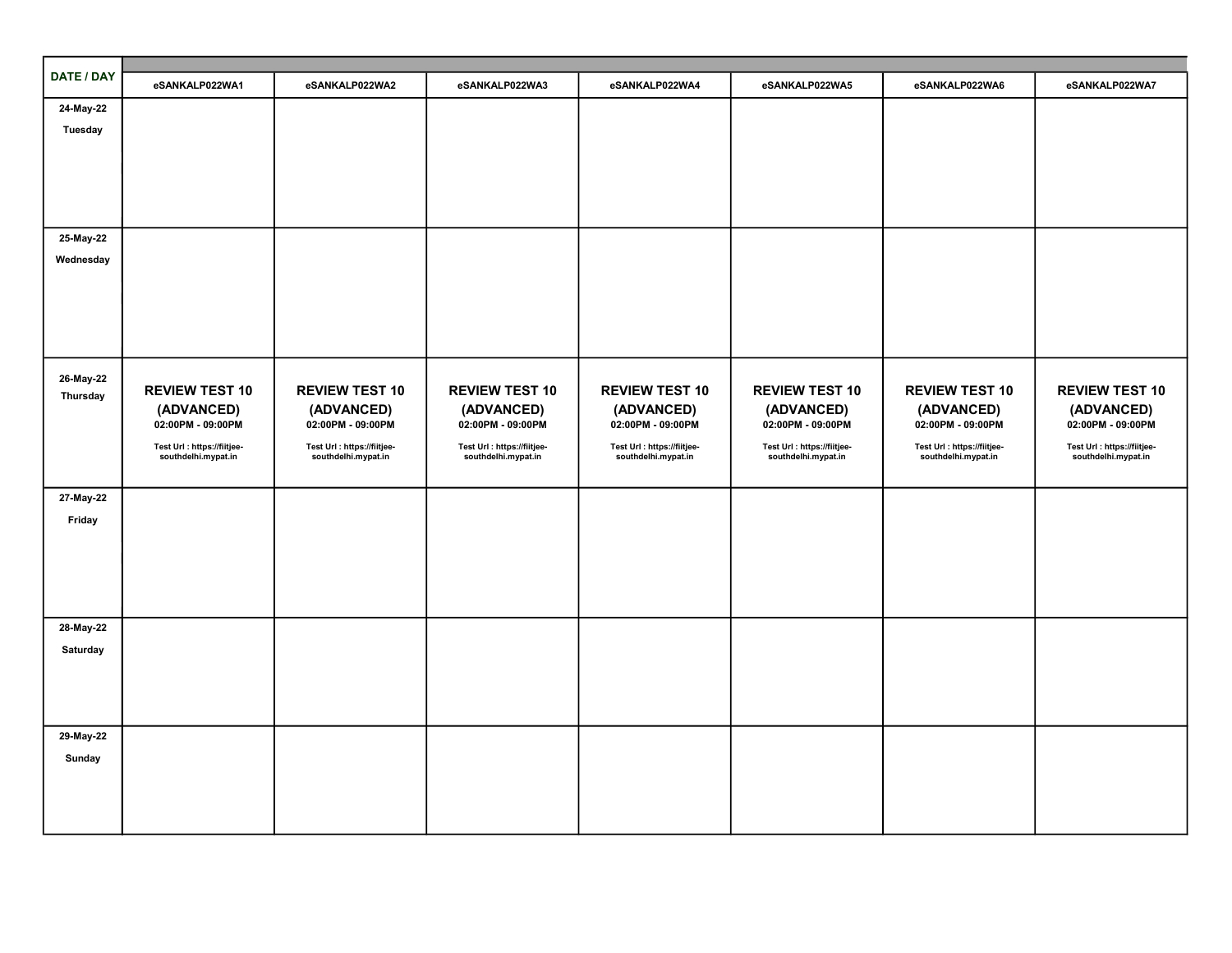| DATE / DAY |                             |                             |                             |                             |                             |                             |                             |
|------------|-----------------------------|-----------------------------|-----------------------------|-----------------------------|-----------------------------|-----------------------------|-----------------------------|
|            | eSANKALP022WT1              | eSANKALP022WB1              | eSANKALP022WC1              | eSANKALP022WD1              | eSANKALP022WE1              | eSANKALP022WF1              | eSANKALP022WG1              |
| 24-May-22  |                             |                             |                             |                             |                             |                             |                             |
| Tuesday    |                             |                             |                             |                             |                             |                             |                             |
|            |                             |                             |                             |                             |                             |                             |                             |
|            |                             |                             |                             |                             |                             |                             |                             |
|            |                             |                             |                             |                             |                             |                             |                             |
|            |                             |                             |                             |                             |                             |                             |                             |
| 25-May-22  |                             |                             |                             |                             |                             |                             |                             |
| Wednesday  |                             |                             |                             |                             |                             |                             |                             |
|            |                             |                             |                             |                             |                             |                             |                             |
|            |                             |                             |                             |                             |                             |                             |                             |
|            |                             |                             |                             |                             |                             |                             |                             |
|            |                             |                             |                             |                             |                             |                             |                             |
|            |                             |                             |                             |                             |                             |                             |                             |
| 26-May-22  | <b>REVIEW TEST 10</b>       | <b>REVIEW TEST 10</b>       | <b>REVIEW TEST 10</b>       | <b>REVIEW TEST 10</b>       | <b>REVIEW TEST 10</b>       | <b>REVIEW TEST 10</b>       | <b>REVIEW TEST 10</b>       |
| Thursday   | (ADVANCED)                  | (ADVANCED)                  | (ADVANCED)                  | (ADVANCED)                  | (ADVANCED)                  | (ADVANCED)                  | (ADVANCED)                  |
|            | 02:00PM - 09:00PM           | 02:00PM - 09:00PM           | 02:00PM - 09:00PM           | 02:00PM - 09:00PM           | 02:00PM - 09:00PM           | 02:00PM - 09:00PM           | 02:00PM - 09:00PM           |
|            | Test Url : https://fiitjee- | Test Url : https://fiitjee- | Test Url : https://fiitjee- | Test Url : https://fiitjee- | Test Url : https://fiitjee- | Test Url : https://fiitjee- | Test Url : https://fiitjee- |
|            | southdelhi.mypat.in         | southdelhi.mypat.in         | southdelhi.mypat.in         | southdelhi.mypat.in         | southdelhi.mypat.in         | southdelhi.mypat.in         | southdelhi.mypat.in         |
|            |                             |                             |                             |                             |                             |                             |                             |
| 27-May-22  |                             |                             |                             |                             |                             |                             |                             |
| Friday     |                             |                             |                             |                             |                             |                             |                             |
|            |                             |                             |                             |                             |                             |                             |                             |
|            |                             |                             |                             |                             |                             |                             |                             |
|            |                             |                             |                             |                             |                             |                             |                             |
|            |                             |                             |                             |                             |                             |                             |                             |
| 28-May-22  |                             |                             |                             |                             |                             |                             |                             |
| Saturday   |                             |                             |                             |                             |                             |                             |                             |
|            |                             |                             |                             |                             |                             |                             |                             |
|            |                             |                             |                             |                             |                             |                             |                             |
|            |                             |                             |                             |                             |                             |                             |                             |
| 29-May-22  |                             |                             |                             |                             |                             |                             |                             |
| Sunday     |                             |                             |                             |                             |                             |                             |                             |
|            |                             |                             |                             |                             |                             |                             |                             |
|            |                             |                             |                             |                             |                             |                             |                             |
|            |                             |                             |                             |                             |                             |                             |                             |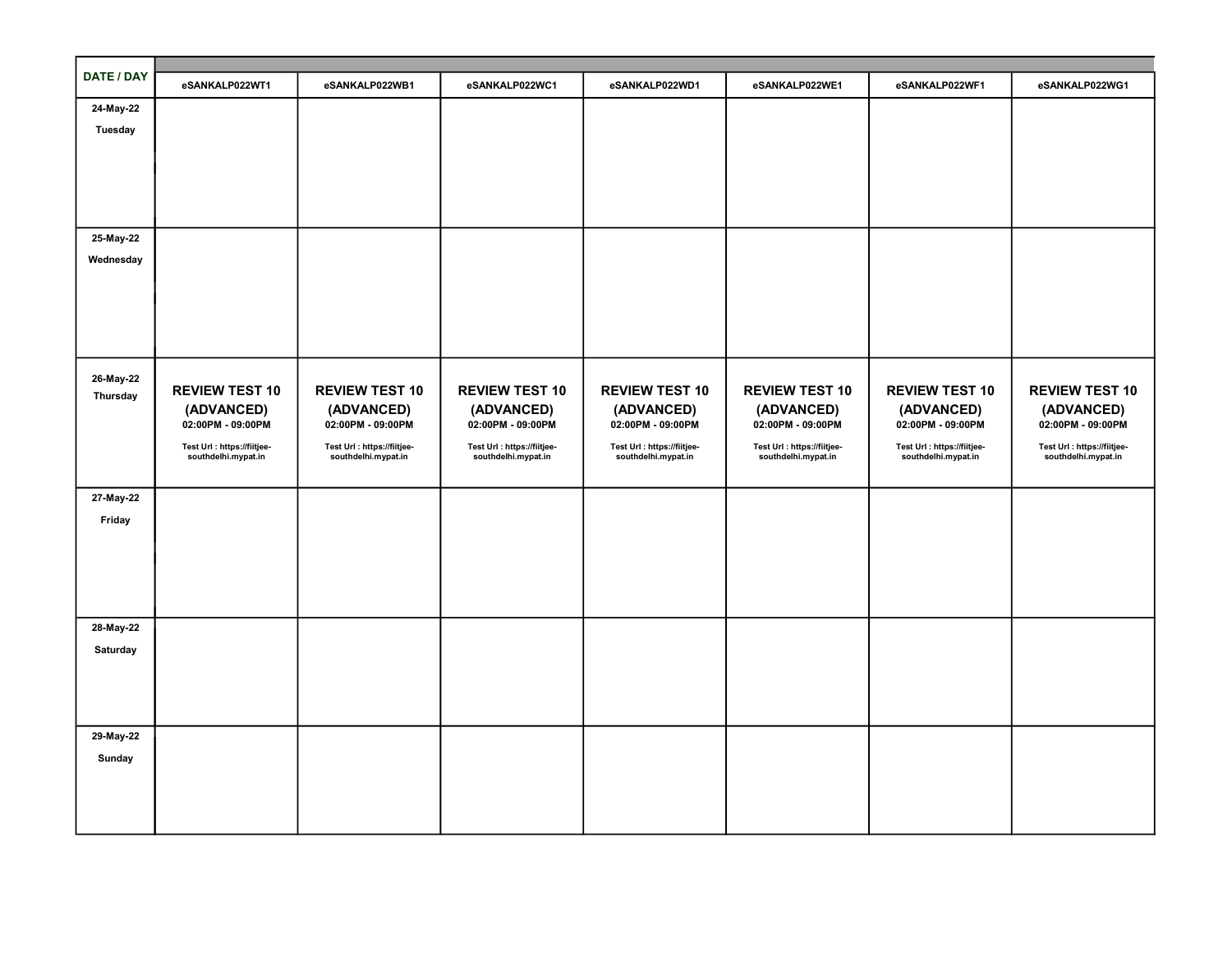| DATE / DAY | eSANKALP2123RX1                        | eSANKALP2123RX2                        | eSANKALP2123RX3                        | eSANKALP2123RX4                        | eSANKALP2123RX5                        | eSANKALP2123RX6                        |
|------------|----------------------------------------|----------------------------------------|----------------------------------------|----------------------------------------|----------------------------------------|----------------------------------------|
| 24-May-22  |                                        |                                        |                                        |                                        |                                        |                                        |
| Tuesday    |                                        |                                        |                                        |                                        |                                        |                                        |
|            |                                        |                                        |                                        |                                        |                                        |                                        |
|            | <b>MBD</b>                             | CKK3                                   | PPRK1                                  | <b>CRSK</b>                            | <b>MOSD1</b>                           | <b>MSS7</b>                            |
|            | $03:30 - 05:30$<br><b>PPKM</b>         | $03:30 - 05:30$<br>MMAC1               | $03:30 - 05:30$<br><b>MSNS1</b>        | $03:30 - 05:30$<br>PPA1                | $03:30 - 05:30$<br>CVK5                | $03:30 - 05:30$<br>CSJ4                |
|            | $05:45 - 07:45$<br><b>ROOM NO. 102</b> | $05:45 - 07:45$<br><b>ROOM NO. 402</b> | $05:45 - 07:45$<br><b>ROOM NO. 203</b> | $05:45 - 07:45$<br><b>ROOM NO. 302</b> | $05:45 - 07:45$<br><b>ROOM NO. 301</b> | $05:45 - 07:45$<br><b>ROOM NO. 101</b> |
|            | $SB-3$                                 | <b>SKB</b>                             | $SB-3$                                 | $SB-3$                                 | <b>SB-2</b>                            | <b>SB-2</b>                            |
| 25-May-22  |                                        |                                        |                                        |                                        |                                        |                                        |
| Wednesday  |                                        |                                        |                                        |                                        |                                        |                                        |
|            |                                        |                                        |                                        |                                        |                                        |                                        |
|            | <b>PPKM</b><br>$03:30 - 05:30$         | MMAC1                                  | CVD <sub>2</sub><br>$03:30 - 05:30$    | <b>MJS</b><br>$03:30 - 05:30$          | <b>PRN</b>                             | MSS7                                   |
|            | <b>CSHG</b>                            | $03:30 - 05:30$<br>CKK3                | <b>MSNS1</b>                           | <b>CRSK</b>                            | $03:30 - 05:30$<br>MOSD1               | $03:30 - 05:30$<br>CSJ4                |
|            | $05:45 - 07:45$<br><b>ROOM NO. 102</b> | 05:45 - 07:45<br>ROOM NO. 402          | $05:45 - 07:45$<br><b>ROOM NO. 203</b> | $05:45 - 07:45$<br><b>ROOM NO. 302</b> | $05:45 - 07:45$<br><b>ROOM NO. 301</b> | $05:45 - 07:45$<br><b>ROOM NO. 101</b> |
|            | $SB-3$                                 | <b>SKB</b>                             | $SB-3$                                 | $SB-3$                                 | <b>SB-2</b>                            | $SB-2$                                 |
| 26-May-22  |                                        |                                        |                                        |                                        |                                        |                                        |
| Thursday   |                                        |                                        |                                        |                                        |                                        |                                        |
|            |                                        |                                        |                                        |                                        |                                        |                                        |
|            | <b>CSHG</b><br>$03:30 - 05:30$         | CKK3<br>$03:30 - 05:30$                | PPRK1<br>$03:30 - 05:30$               | <b>CRSK</b><br>$03:30 - 05:30$         | <b>MOSD1</b><br>$03:30 - 05:30$        | <b>MSS7</b><br>$03:30 - 05:30$         |
|            | <b>MBD</b><br>$05:45 - 07:45$          | PKGS1<br>$05:45 - 07:45$               | <b>MSNS1</b><br>$05:45 - 07:45$        | <b>MJS</b><br>$05:45 - 07:45$          | <b>PRN</b><br>$05:45 - 07:45$          | PAGU1<br>$05:45 - 07:45$               |
|            | <b>ROOM NO. 102</b><br>$SB-3$          | <b>ROOM NO. 402</b><br><b>SKB</b>      | <b>ROOM NO. 203</b><br>$SB-3$          | <b>ROOM NO. 302</b><br>$SB-3$          | <b>ROOM NO. 301</b><br>$SB-2$          | <b>ROOM NO. 101</b><br>$SB-2$          |
| 27-May-22  |                                        |                                        |                                        |                                        |                                        |                                        |
| Friday     |                                        |                                        |                                        |                                        |                                        |                                        |
|            |                                        |                                        |                                        |                                        |                                        |                                        |
|            | MBD<br>03:30 - 05:30                   | PKGS1                                  | <b>MSNS1</b>                           | MJS                                    | PRN<br>03:30 - 05:30                   | PAGU1                                  |
|            | <b>PPKM</b>                            | $03:30 - 05:30$<br>CKK3                | $03:30 - 05:30$<br>CVD <sub>2</sub>    | $03:30 - 05:30$<br>PPA1                | CVK5                                   | $03:30 - 05:30$<br>CSJ4                |
|            | $05:45 - 07:45$<br><b>ROOM NO. 102</b> | $05:45 - 07:45$<br><b>ROOM NO. 402</b> | $05:45 - 07:45$<br><b>ROOM NO. 203</b> | $05:45 - 07:45$<br><b>ROOM NO. 302</b> | $05:45 - 07:45$<br><b>ROOM NO. 301</b> | $05:45 - 07:45$<br><b>ROOM NO. 101</b> |
|            | $SB-3$                                 | <b>SKB</b>                             | $SB-3$                                 | $SB-3$                                 | <b>SB-2</b>                            | $SB-2$                                 |
| 28-May-22  |                                        |                                        |                                        |                                        |                                        |                                        |
| Saturday   |                                        |                                        |                                        |                                        |                                        |                                        |
|            |                                        |                                        |                                        |                                        |                                        |                                        |
|            |                                        |                                        |                                        |                                        |                                        |                                        |
|            |                                        |                                        |                                        |                                        |                                        |                                        |
| 29-May-22  |                                        |                                        |                                        |                                        |                                        |                                        |
| Sunday     |                                        |                                        |                                        |                                        |                                        |                                        |
|            |                                        |                                        |                                        |                                        |                                        |                                        |
|            |                                        |                                        |                                        |                                        |                                        |                                        |
|            |                                        |                                        |                                        |                                        |                                        |                                        |
|            |                                        |                                        |                                        |                                        |                                        |                                        |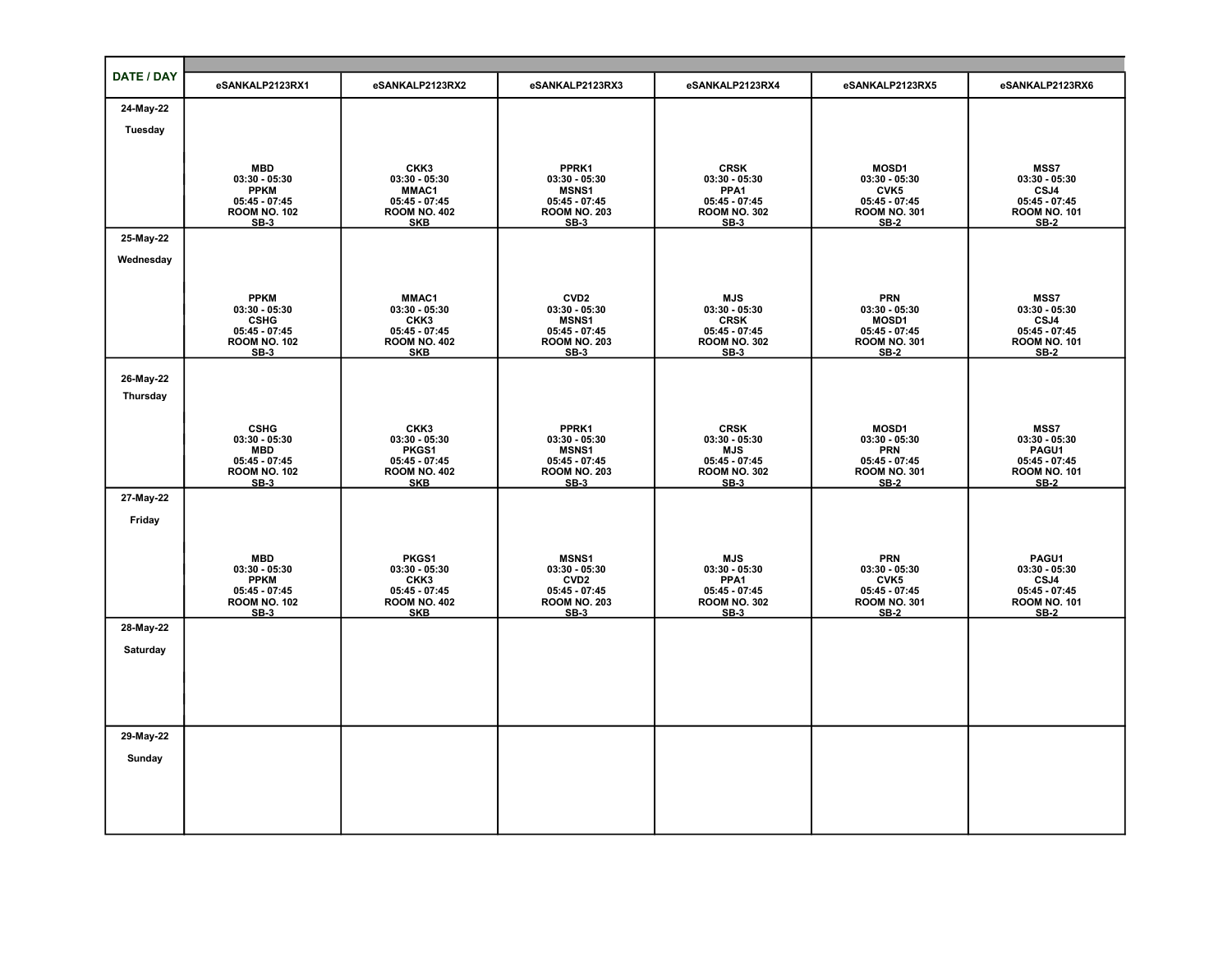| DATE / DAY            | eSANKALP2123RX7                        | eSANKALP2123RX8                        | eSANKALP2123RX9                 | eSANKALP2123RX10                       | eSANKALP2123RX11                       | eCMSDONLINE2123A1               |
|-----------------------|----------------------------------------|----------------------------------------|---------------------------------|----------------------------------------|----------------------------------------|---------------------------------|
| 24-May-22             |                                        |                                        |                                 |                                        |                                        |                                 |
| Tuesday               |                                        |                                        |                                 |                                        |                                        |                                 |
|                       |                                        |                                        |                                 |                                        |                                        |                                 |
|                       | PSMI1                                  | <b>PCJ</b>                             | <b>MBTK</b>                     | CPA <sub>2</sub>                       | <b>MASK1</b>                           | CSJ4                            |
|                       | $03:30 - 05:30$<br>MMP1                | $03:30 - 05:30$<br>MPJ3                | $03:30 - 05:30$<br><b>CVY</b>   | $03:30 - 05:30$<br><b>MSKS</b>         | $03:30 - 05:30$<br><b>PARD</b>         | $03:30 - 05:30$<br>PSMI1        |
|                       | $05:45 - 07:45$<br><b>ROOM NO. 201</b> | $05:45 - 07:45$<br><b>ROOM NO. 302</b> | $05:45 - 07:45$<br>ROOM NO. B01 | $05:45 - 07:45$<br><b>ROOM NO. 102</b> | $05:45 - 07:45$<br><b>ROOM NO. 302</b> | $05:45 - 07:45$                 |
|                       | <b>SB-2</b>                            | <b>SKB</b>                             | $SB-3$                          | <b>SB-2</b>                            | <b>SB-2</b>                            | <b>ONLINE CLASS</b>             |
| 25-May-22             |                                        |                                        |                                 |                                        |                                        |                                 |
| Wednesday             |                                        |                                        |                                 |                                        |                                        |                                 |
|                       |                                        |                                        |                                 |                                        |                                        |                                 |
|                       | CJS<br>$03:30 - 05:30$                 | CSJ4<br>$03:30 - 05:30$                | <b>CVY</b><br>$03:30 - 05:30$   | CPA <sub>2</sub><br>$03:30 - 05:30$    | CPP1<br>$03:30 - 05:30$                | PSMI1<br>$03:30 - 05:30$        |
|                       | MMP1<br>$05:45 - 07:45$                | PCJ<br>$05:45 - 07:45$                 | <b>MBTK</b><br>$05:45 - 07:45$  | PMK3<br>$05:45 - 07:45$                | <b>PARD</b><br>$05:45 - 07:45$         | <b>MASK1</b><br>$05:45 - 07:45$ |
|                       | <b>ROOM NO. 201</b><br>$SB-2$          | <b>ROOM NO. 302</b><br><b>SKB</b>      | ROOM NO. B01<br>$SB-3$          | <b>ROOM NO. 102</b><br><b>SB-2</b>     | <b>ROOM NO. 302</b><br><b>SB-2</b>     | <b>ONLINE CLASS</b>             |
|                       |                                        |                                        |                                 |                                        |                                        |                                 |
| 26-May-22<br>Thursday |                                        |                                        |                                 |                                        |                                        |                                 |
|                       |                                        |                                        |                                 |                                        |                                        |                                 |
|                       | MMP1<br>$03:30 - 05:30$                | PCJ<br>$03:30 - 05:30$                 | <b>MBTK</b><br>$03:30 - 05:30$  | PMK3<br>$03:30 - 05:30$                | <b>MASK1</b><br>$03:30 - 05:30$        | CSJ4<br>$03:30 - 05:30$         |
|                       | CJS                                    | MPJ3                                   | PHR1                            | CPA <sub>2</sub>                       | CPP1                                   | <b>MASK1</b>                    |
|                       | $05:45 - 07:45$<br><b>ROOM NO. 201</b> | $05:45 - 07:45$<br><b>ROOM NO. 302</b> | $05:45 - 07:45$<br>ROOM NO. B01 | $05:45 - 07:45$<br><b>ROOM NO. 102</b> | $05:45 - 07:45$<br><b>ROOM NO. 302</b> | $05:45 - 07:45$                 |
| 27-May-22             | $SB-2$                                 | <b>SKB</b>                             | $SB-3$                          | $SB-2$                                 | $SB-2$                                 | <b>ONLINE CLASS</b>             |
|                       |                                        |                                        |                                 |                                        |                                        |                                 |
| Friday                |                                        |                                        |                                 |                                        |                                        |                                 |
|                       | PSMI1                                  | CSJ4                                   | PHR1                            | <b>MSKS</b>                            | MASK1                                  | CSJ4                            |
|                       | $03:30 - 05:30$                        | $03:30 - 05:30$                        | $03:30 - 05:30$                 | $03:30 - 05:30$                        | $03:30 - 05:30$                        | $03:30 - 05:30$                 |
|                       | CJS<br>$05:45 - 07:45$                 | MPJ3<br>$05:45 - 07:45$                | <b>MBTK</b><br>$05:45 - 07:45$  | PMK3<br>$05:45 - 07:45$                | CPP1<br>$05:45 - 07:45$                | PSMI1<br>$05:45 - 07:45$        |
|                       | <b>ROOM NO. 201</b><br><b>SB-2</b>     | <b>ROOM NO. 302</b><br><b>SKB</b>      | ROOM NO. B01<br>$SB-3$          | <b>ROOM NO. 102</b><br><b>SB-2</b>     | <b>ROOM NO. 302</b><br><b>SB-2</b>     | <b>ONLINE CLASS</b>             |
| 28-May-22             |                                        |                                        |                                 |                                        |                                        |                                 |
| Saturday              |                                        |                                        |                                 |                                        |                                        |                                 |
|                       |                                        |                                        |                                 |                                        |                                        |                                 |
|                       |                                        |                                        |                                 |                                        |                                        |                                 |
|                       |                                        |                                        |                                 |                                        |                                        |                                 |
| 29-May-22             |                                        |                                        |                                 |                                        |                                        |                                 |
| Sunday                |                                        |                                        |                                 |                                        |                                        |                                 |
|                       |                                        |                                        |                                 |                                        |                                        |                                 |
|                       |                                        |                                        |                                 |                                        |                                        |                                 |
|                       |                                        |                                        |                                 |                                        |                                        |                                 |
|                       |                                        |                                        |                                 |                                        |                                        |                                 |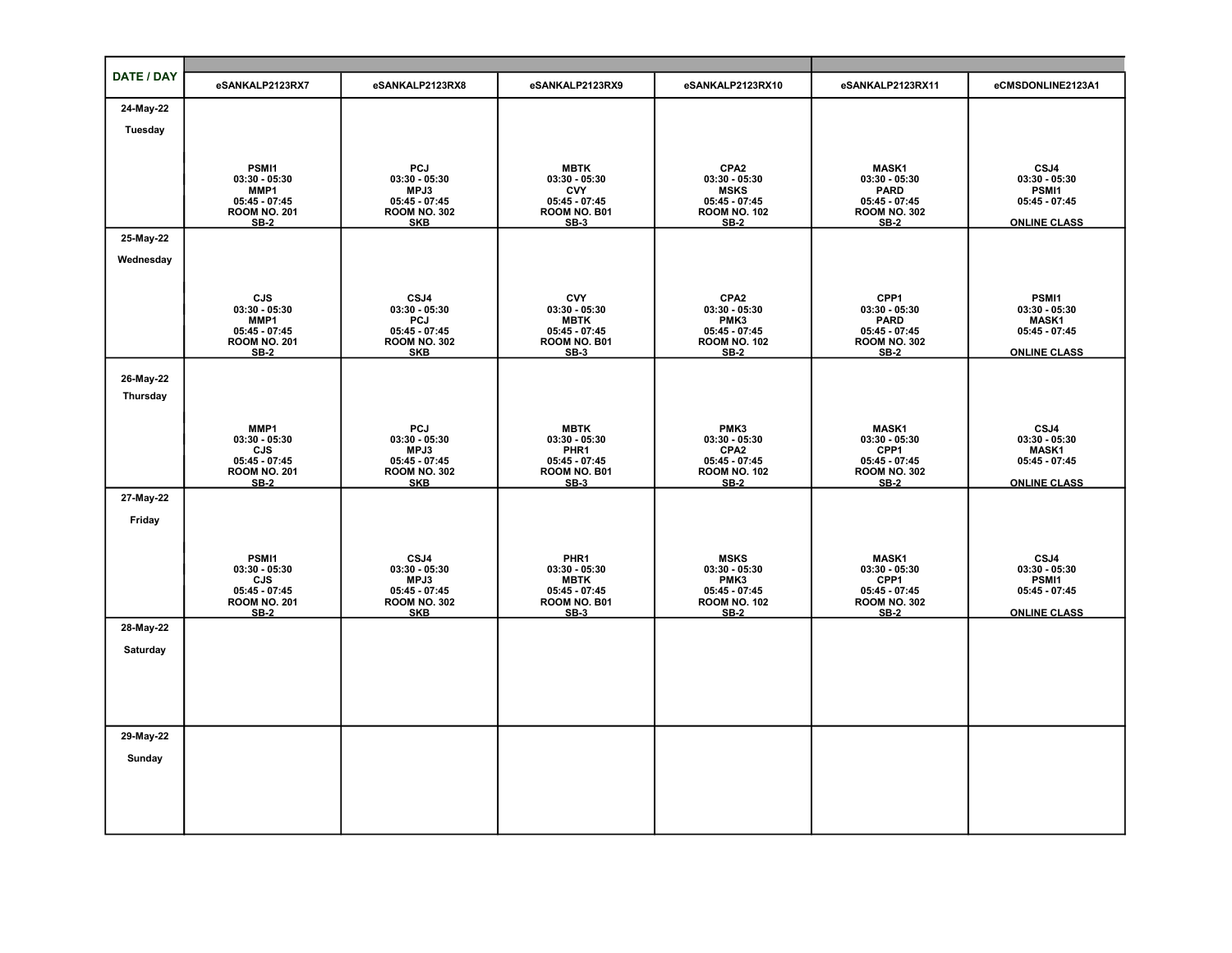| DATE / DAY | eSANKALP2123WX1                    | eSANKALP2123WX2                     | eSANKALP2123WX3                        | eSANKALP2123WX4                        | eSANKALP2123WX5                        | eSANKALP2123WX6                    |
|------------|------------------------------------|-------------------------------------|----------------------------------------|----------------------------------------|----------------------------------------|------------------------------------|
| 24-May-22  |                                    |                                     |                                        |                                        |                                        |                                    |
| Tuesday    |                                    |                                     |                                        |                                        |                                        |                                    |
|            |                                    |                                     |                                        |                                        |                                        |                                    |
|            |                                    |                                     |                                        |                                        |                                        |                                    |
|            |                                    |                                     |                                        |                                        |                                        |                                    |
|            |                                    |                                     |                                        |                                        |                                        |                                    |
| 25-May-22  |                                    |                                     |                                        |                                        |                                        |                                    |
| Wednesday  |                                    |                                     |                                        |                                        |                                        |                                    |
|            |                                    |                                     |                                        |                                        |                                        |                                    |
|            |                                    |                                     |                                        |                                        |                                        |                                    |
|            |                                    |                                     |                                        |                                        |                                        |                                    |
|            |                                    |                                     |                                        |                                        |                                        |                                    |
| 26-May-22  |                                    |                                     |                                        |                                        |                                        |                                    |
| Thursday   |                                    |                                     |                                        |                                        |                                        |                                    |
|            |                                    |                                     |                                        |                                        |                                        |                                    |
|            |                                    |                                     |                                        |                                        |                                        |                                    |
|            |                                    |                                     |                                        |                                        |                                        |                                    |
|            |                                    |                                     |                                        |                                        |                                        |                                    |
| 27-May-22  |                                    |                                     |                                        |                                        |                                        |                                    |
| Friday     |                                    |                                     |                                        |                                        |                                        |                                    |
|            |                                    |                                     |                                        |                                        |                                        |                                    |
|            |                                    |                                     |                                        |                                        |                                        |                                    |
|            |                                    |                                     |                                        |                                        |                                        |                                    |
|            |                                    |                                     |                                        |                                        |                                        |                                    |
| 28-May-22  | <b>PRN</b><br>$08:30 - 10:30$      | <b>MMRJ</b><br>$08:30 - 10:30$      | <b>MPBG</b><br>$08:30 - 10:30$         | MMAC1<br>$08:30 - 10:30$               | <b>MSKJ</b><br>$08:30 - 10:30$         | MMP1<br>$08:30 - 10:30$            |
| Saturday   | <b>MRV1</b><br>10:45 - 12:45       | <b>CMKS</b><br>10:45 - 12:45        | <b>CRSK</b><br>10:45 - 12:45           | CVK5<br>10:45 - 12:45                  | <b>PARD</b><br>10:45 - 12:45           | CSJ4<br>10:45 - 12:45              |
|            | <b>CSKY1</b><br>$01:00 - 03:00$    | PHR <sub>1</sub><br>$01:00 - 03:00$ | PAGU1<br>$01:00 - 03:00$               | PPNM1<br>$01:00 - 03:00$               | <b>CRGV</b><br>$01:00 - 03:00$         | PMK3<br>$01:00 - 03:00$            |
|            |                                    |                                     |                                        |                                        |                                        |                                    |
|            | <b>ROOM NO. 401</b><br><b>SB-3</b> | <b>ROOM NO. 102</b><br>$SB-3$       | ROOM NO. 1<br>SIDDHARTH CHAMBER        | ROOM NO. 2<br><b>SIDDHARTH CHAMBER</b> | ROOM NO. 4<br>SIDDHARTH CHAMBER        | <b>ROOM NO. 301</b><br><b>SB-2</b> |
| 29-May-22  | CSKY1<br>$12:00 - 02:00$           | <b>CMKS</b><br>12:00 - 02:00        | <b>CRSK</b><br>$12:00 - 02:00$         | CVK5<br>12:00 - 02:00                  | <b>CRGV</b><br>$12:00 - 02:00$         | PMK <sub>3</sub><br>12:00 - 02:00  |
| Sunday     | MRV1<br>$02:30 - 04:30$            | <b>MMRJ</b><br>$02:30 - 04:30$      | <b>MPBG</b><br>$02:30 - 04:30$         | MMAC1<br>$02:30 - 04:30$               | <b>MSKJ</b><br>$02:30 - 04:30$         | MMP1<br>$02:30 - 04:30$            |
|            | <b>PRN</b><br>04:45 - 06:45        | PHR1<br>04:45 - 06:45               | PAGU1<br>04:45 - 06:45                 | PPNM1<br>04:45 - 06:45                 | <b>PARD</b><br>04:45 - 06:45           | CSJ4<br>04:45 - 06:45              |
|            |                                    |                                     |                                        |                                        |                                        |                                    |
|            | <b>ROOM NO. 401</b><br><b>SB-3</b> | <b>ROOM NO. 102</b><br>$SB-3$       | ROOM NO. 1<br><b>SIDDHARTH CHAMBER</b> | ROOM NO. 2<br><b>SIDDHARTH CHAMBER</b> | ROOM NO. 4<br><b>SIDDHARTH CHAMBER</b> | <b>ROOM NO. 301</b><br>$SB-2$      |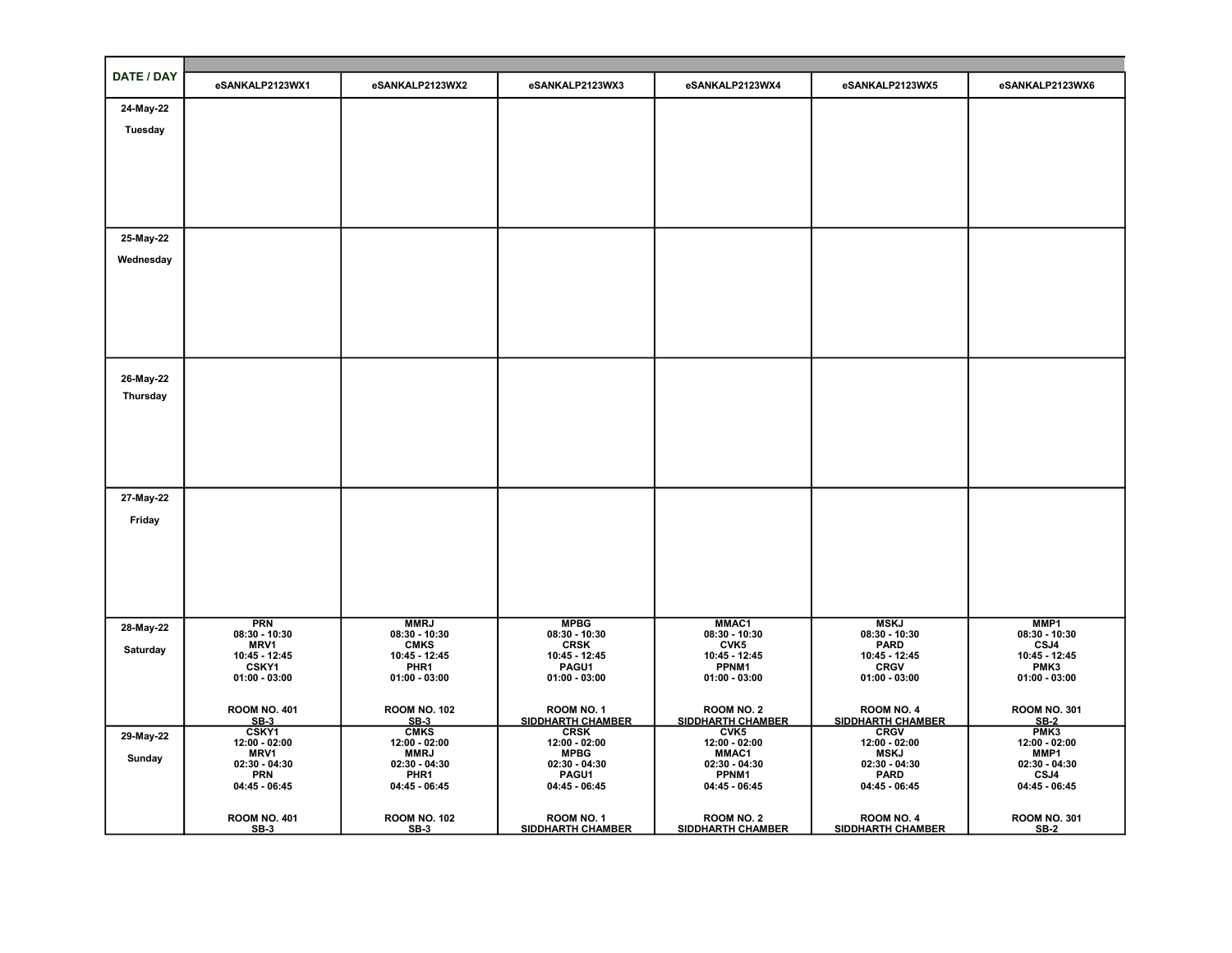| DATE / DAY | eSANKALP2123WX7                 | eSANKALP2123WX8                | eSANKALP2123WX9                        | eSANKALP2123WX10                  | eSANKALP2123WX11                    |  |  |  |  |
|------------|---------------------------------|--------------------------------|----------------------------------------|-----------------------------------|-------------------------------------|--|--|--|--|
| 24-May-22  |                                 |                                |                                        |                                   |                                     |  |  |  |  |
| Tuesday    |                                 |                                |                                        |                                   |                                     |  |  |  |  |
|            |                                 |                                |                                        |                                   |                                     |  |  |  |  |
|            |                                 |                                |                                        |                                   |                                     |  |  |  |  |
|            |                                 |                                |                                        |                                   |                                     |  |  |  |  |
|            |                                 |                                |                                        |                                   |                                     |  |  |  |  |
|            |                                 |                                |                                        |                                   |                                     |  |  |  |  |
| 25-May-22  |                                 |                                |                                        |                                   |                                     |  |  |  |  |
| Wednesday  |                                 |                                |                                        |                                   |                                     |  |  |  |  |
|            |                                 |                                |                                        |                                   |                                     |  |  |  |  |
|            |                                 |                                |                                        |                                   |                                     |  |  |  |  |
|            |                                 |                                |                                        |                                   |                                     |  |  |  |  |
|            |                                 |                                |                                        |                                   |                                     |  |  |  |  |
|            |                                 |                                |                                        |                                   |                                     |  |  |  |  |
| 26-May-22  |                                 |                                |                                        |                                   |                                     |  |  |  |  |
| Thursday   |                                 |                                |                                        |                                   |                                     |  |  |  |  |
|            |                                 |                                |                                        |                                   |                                     |  |  |  |  |
|            |                                 |                                |                                        |                                   |                                     |  |  |  |  |
|            |                                 |                                |                                        |                                   |                                     |  |  |  |  |
|            |                                 |                                |                                        |                                   |                                     |  |  |  |  |
| 27-May-22  |                                 |                                |                                        |                                   |                                     |  |  |  |  |
| Friday     |                                 |                                |                                        |                                   |                                     |  |  |  |  |
|            |                                 |                                |                                        |                                   |                                     |  |  |  |  |
|            |                                 |                                |                                        |                                   |                                     |  |  |  |  |
|            |                                 |                                |                                        |                                   |                                     |  |  |  |  |
|            |                                 |                                |                                        |                                   |                                     |  |  |  |  |
|            |                                 |                                |                                        |                                   |                                     |  |  |  |  |
| 28-May-22  | MOSD1<br>$08:30 - 10:30$        | <b>PSDS</b><br>$08:30 - 10:30$ | MSS7<br>$08:30 - 10:30$                | PSMI1<br>$08:30 - 10:30$          | PPA <sub>1</sub><br>$08:30 - 10:30$ |  |  |  |  |
| Saturday   | CPG1<br>10:45 - 12:45           | <b>CJS</b><br>10:45 - 12:45    | PKGS1<br>10:45 - 12:45                 | CPP1<br>10:45 - 12:45             | <b>CVY</b><br>10:45 - 12:45         |  |  |  |  |
|            | MOSD1<br>$01:00 - 03:00$        | MPJ3<br>$01:00 - 03:00$        | CPA <sub>2</sub><br>$01:00 - 03:00$    | <b>MSKS</b><br>$01:00 - 03:00$    | PPA1<br>$01:00 - 03:00$             |  |  |  |  |
|            |                                 |                                |                                        |                                   |                                     |  |  |  |  |
|            | <b>ROOM NO. 101</b>             | <b>ROOM NO. 201</b>            | ROOM NO. 5                             | <b>ROOM NO. 401</b>               | <b>ROOM NO. 206</b>                 |  |  |  |  |
| 29-May-22  | $SB-2$<br>CPG1                  | <b>SB-2</b><br>MPJ3            | <b>SIDDHARTH CHAMBER</b><br>PKGS1      | <b>SKB</b><br><b>MSKS</b>         | <b>SKB</b><br><b>MBTK</b>           |  |  |  |  |
|            | 12:00 - 02:00<br>CPG1           | 12:00 - 02:00<br><b>CJS</b>    | 12:00 - 02:00<br>CPA <sub>2</sub>      | 12:00 - 02:00<br>PSMI1            | 12:00 - 02:00<br><b>CVY</b>         |  |  |  |  |
| Sunday     | $02:30 - 04:30$<br><b>MOSD1</b> | $02:30 - 04:30$<br><b>PSDS</b> | $02:30 - 04:30$<br><b>MSS7</b>         | $02:30 - 04:30$<br>CPP1           | $02:30 - 04:30$<br>PPA <sub>1</sub> |  |  |  |  |
|            | $04:45 - 06:45$                 | 04:45 - 06:45                  | 04:45 - 06:45                          | 04:45 - 06:45                     | 04:45 - 06:45                       |  |  |  |  |
|            |                                 |                                |                                        |                                   |                                     |  |  |  |  |
|            | <b>ROOM NO. 101</b><br>$SB-2$   | <b>ROOM NO. 201</b><br>$SB-2$  | ROOM NO. 5<br><b>SIDDHARTH CHAMBER</b> | <b>ROOM NO. 401</b><br><b>SKB</b> | <b>ROOM NO. 206</b><br><b>SKB</b>   |  |  |  |  |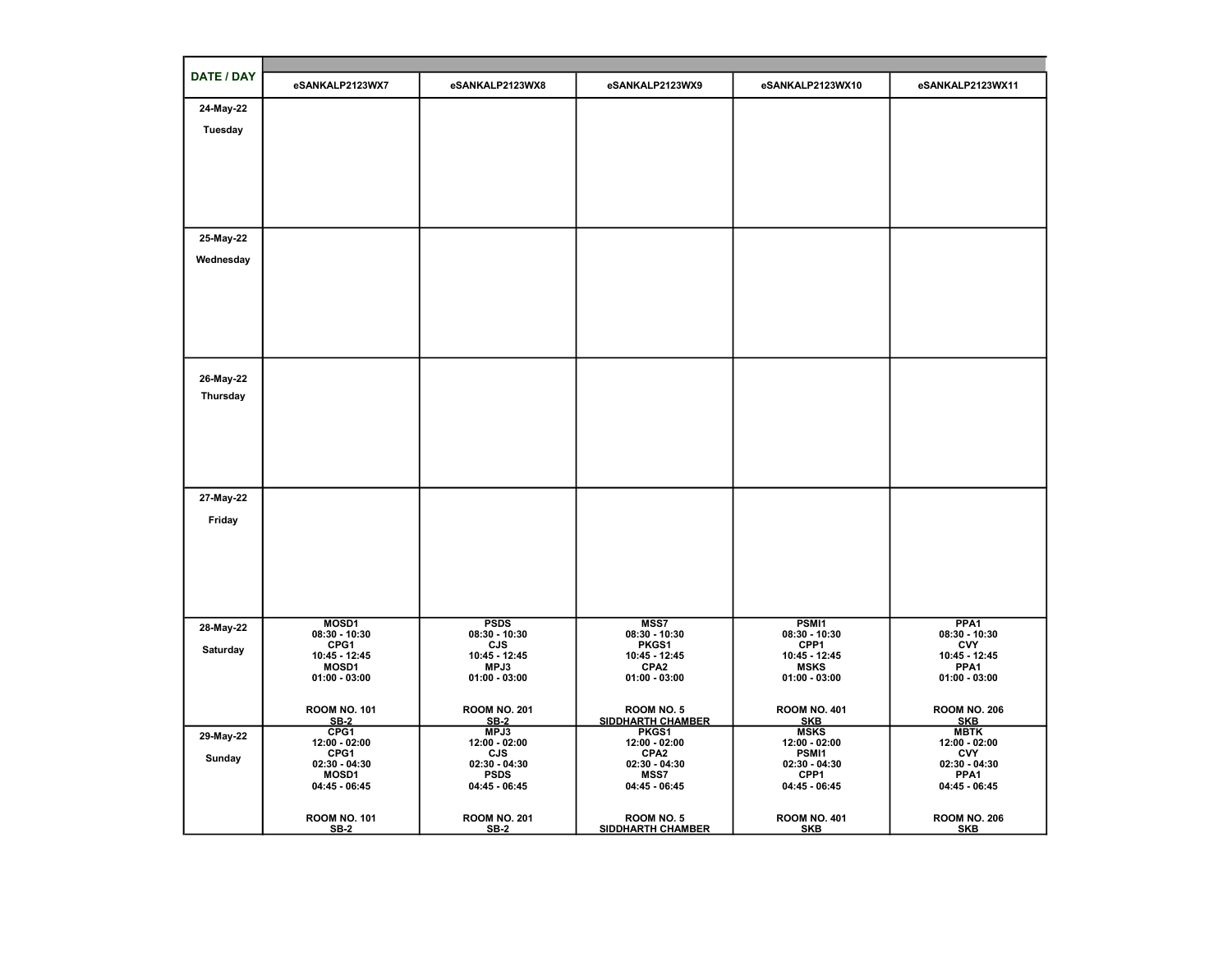| DATE / DAY            | SANKALP2122SRA1                                | SANKALP2122SRB1                                | SANKALP2122SWA1                                | SANKALP2122SWB1                                | SANKALP2122SA1                                 |
|-----------------------|------------------------------------------------|------------------------------------------------|------------------------------------------------|------------------------------------------------|------------------------------------------------|
| 24-May-22             |                                                |                                                |                                                |                                                |                                                |
| <b>Tuesday</b>        |                                                |                                                |                                                |                                                |                                                |
|                       |                                                |                                                |                                                |                                                |                                                |
|                       |                                                |                                                |                                                |                                                |                                                |
|                       |                                                |                                                |                                                |                                                |                                                |
|                       |                                                |                                                |                                                |                                                |                                                |
| 25-May-22             |                                                |                                                |                                                |                                                |                                                |
| Wednesday             |                                                |                                                |                                                |                                                |                                                |
|                       |                                                |                                                |                                                |                                                |                                                |
|                       |                                                |                                                |                                                |                                                |                                                |
|                       |                                                |                                                |                                                |                                                |                                                |
|                       |                                                |                                                |                                                |                                                |                                                |
|                       |                                                |                                                |                                                |                                                |                                                |
| 26-May-22<br>Thursday | <b>REVIEW TEST 10</b>                          | <b>REVIEW TEST 10</b>                          | <b>REVIEW TEST 10</b>                          | <b>REVIEW TEST 10</b>                          | <b>REVIEW TEST 10</b>                          |
|                       | (ADVANCED)                                     | (ADVANCED)                                     | (ADVANCED)                                     | (ADVANCED)                                     | (ADVANCED)                                     |
|                       | 02:00PM - 09:00PM                              | 02:00PM - 09:00PM                              | 02:00PM - 09:00PM                              | 02:00PM - 09:00PM                              | 02:00PM - 09:00PM                              |
|                       | Test Url : https://fiitjee-southdelhi.mypat.in | Test Url : https://fiitjee-southdelhi.mypat.in | Test Url : https://fiitjee-southdelhi.mypat.in | Test Url : https://fiitjee-southdelhi.mypat.in | Test Url : https://fiitjee-southdelhi.mypat.in |
|                       |                                                |                                                |                                                |                                                |                                                |
| 27-May-22             |                                                |                                                |                                                |                                                |                                                |
| Friday                |                                                |                                                |                                                |                                                |                                                |
|                       |                                                |                                                |                                                |                                                |                                                |
|                       |                                                |                                                |                                                |                                                |                                                |
|                       |                                                |                                                |                                                |                                                |                                                |
|                       |                                                |                                                |                                                |                                                |                                                |
| 28-May-22             |                                                |                                                |                                                |                                                |                                                |
| Saturday              |                                                |                                                |                                                |                                                |                                                |
|                       |                                                |                                                |                                                |                                                |                                                |
|                       |                                                |                                                |                                                |                                                |                                                |
|                       |                                                |                                                |                                                |                                                |                                                |
| 29-May-22             |                                                |                                                |                                                |                                                |                                                |
| Sunday                |                                                |                                                |                                                |                                                |                                                |
|                       |                                                |                                                |                                                |                                                |                                                |
|                       |                                                |                                                |                                                |                                                |                                                |
|                       |                                                |                                                |                                                |                                                |                                                |
|                       |                                                |                                                |                                                |                                                |                                                |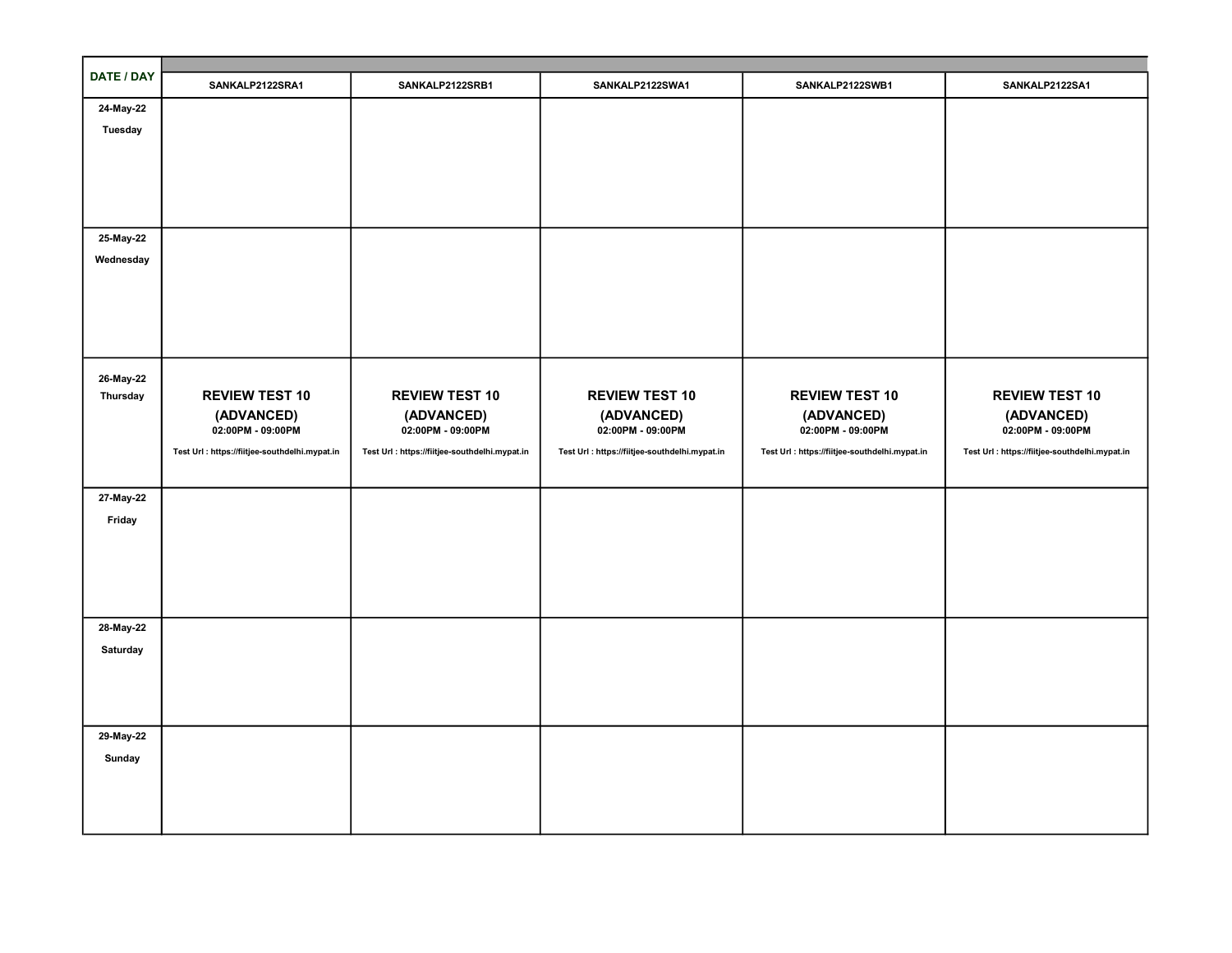| DATE / DAY            |                                                    |                                                    |                                                    |                                                    |                                                    |                                                    |                                                    |                                                    |
|-----------------------|----------------------------------------------------|----------------------------------------------------|----------------------------------------------------|----------------------------------------------------|----------------------------------------------------|----------------------------------------------------|----------------------------------------------------|----------------------------------------------------|
|                       | SANKALP2122PA1A                                    | SANKALP2122PA1B                                    | SANKALP2122PA1C                                    | SANKALP2122PA1D                                    | SANKALP2122PA1E                                    | SANKALP2122PA1F                                    | SANKALP2122PA1G                                    | SANKALP2122PB1A                                    |
| 24-May-22             |                                                    |                                                    |                                                    |                                                    |                                                    |                                                    |                                                    |                                                    |
| Tuesday               | <b>MMAC1</b><br>10:30 - 12:00                      | MMAC1<br>10:30 - 12:00                             |                                                    | CPP <sub>1</sub><br>10:30 - 12:00                  |                                                    | MRV1<br>10:30 - 12:00                              |                                                    | <b>MJS</b><br>10:30 - 12:00                        |
|                       | 12:15 - 01:45                                      | 12:15 - 01:45                                      | PSMI1<br>$12:15 - 01:45$                           | <b>MMRJ</b><br>12:15 - 01:45                       | <b>MSKJ</b><br>12:15 - 01:45                       | PKGS1<br>12:15 - 01:45                             | CVD <sub>2</sub><br>12:15 - 01:45                  | PHR1<br>12:15 - 01:45                              |
|                       |                                                    |                                                    | <b>CDP</b><br>$03:00 - 04:30$                      |                                                    | <b>CPKD</b><br>$03:00 - 04:30$                     |                                                    | PVM <sub>2</sub><br>$03:00 - 04:30$                |                                                    |
|                       |                                                    |                                                    |                                                    |                                                    |                                                    |                                                    |                                                    |                                                    |
|                       | <b>ONLINE CLASS</b>                                | <b>ONLINE CLASS</b>                                | <b>ONLINE CLASS</b>                                | <b>ONLINE CLASS</b>                                | <b>ONLINE CLASS</b>                                | <b>ONLINE CLASS</b>                                | <b>ONLINE CLASS</b>                                | <b>ONLINE CLASS</b>                                |
| 25-May-22             |                                                    |                                                    |                                                    |                                                    |                                                    |                                                    |                                                    |                                                    |
| Wednesday             | <b>CRSK</b><br>10:30 - 12:00                       | CRSK<br>$10:30 - 12:00$                            |                                                    | <b>MMRJ</b><br>10:30 - 12:00                       | PPA <sub>1</sub><br>$10:30 - 12:00$                | CVK5<br>10:30 - 12:00                              | CVD <sub>2</sub><br>$10:30 - 12:00$                | PHR <sub>1</sub><br>$10:30 - 12:00$                |
|                       | $12:15 - 01:45$                                    | 12:15 - 01:45                                      | MVA3<br>12:15 - 01:45                              | <b>PCJ</b><br>12:15 - 01:45                        | <b>MSKJ</b><br>$12:15 - 01:45$                     | MRV1<br>12:15 - 01:45                              | <b>MSS7</b><br>12:15 - 01:45                       | CVK5<br>12:15 - 01:45                              |
|                       |                                                    |                                                    | <b>CDP</b><br>$03:00 - 04:30$                      |                                                    |                                                    |                                                    |                                                    |                                                    |
|                       |                                                    |                                                    |                                                    |                                                    |                                                    |                                                    |                                                    |                                                    |
|                       | <b>ONLINE CLASS</b>                                | <b>ONLINE CLASS</b>                                | <b>ONLINE CLASS</b>                                | <b>ONLINE CLASS</b>                                | <b>ONLINE CLASS</b>                                | <b>ONLINE CLASS</b>                                | <b>ONLINE CLASS</b>                                | <b>ONLINE CLASS</b>                                |
|                       |                                                    |                                                    |                                                    |                                                    |                                                    |                                                    |                                                    |                                                    |
| 26-May-22<br>Thursday | <b>REVIEW TEST 10</b>                              | <b>REVIEW TEST 10</b>                              | <b>REVIEW TEST 10</b>                              | <b>REVIEW TEST 10</b>                              | <b>REVIEW TEST 10</b>                              | <b>REVIEW TEST 10</b>                              | <b>REVIEW TEST 10</b>                              | <b>REVIEW TEST 10</b>                              |
|                       | (ADVANCED)                                         | (ADVANCED)                                         | (ADVANCED)                                         | (ADVANCED)                                         | (ADVANCED)                                         | (ADVANCED)                                         | (ADVANCED)                                         | (ADVANCED)                                         |
|                       | 02:00PM - 09:00PM                                  | 02:00PM - 09:00PM                                  | 02:00PM - 09:00PM                                  | 02:00PM - 09:00PM                                  | 02:00PM - 09:00PM                                  | 02:00PM - 09:00PM                                  | 02:00PM - 09:00PM                                  | 02:00PM - 09:00PM                                  |
|                       | Test Url : https://fiitjee-<br>southdelhi.mypat.in | Test Url : https://fiitjee-<br>southdelhi.mypat.in | Test Url : https://fiitjee-<br>southdelhi.mypat.in | Test Url : https://fiitjee-<br>southdelhi.mypat.in | Test Url : https://fiitjee-<br>southdelhi.mypat.in | Test Url : https://fiitjee-<br>southdelhi.mypat.in | Test Url : https://fiitjee-<br>southdelhi.mypat.in | Test Url : https://fiitjee-<br>southdelhi.mypat.in |
|                       |                                                    |                                                    |                                                    |                                                    |                                                    |                                                    |                                                    |                                                    |
| 27-May-22             |                                                    |                                                    |                                                    |                                                    |                                                    |                                                    |                                                    |                                                    |
| Friday                | PPNM1                                              | PPNM1                                              |                                                    | <b>PCJ</b>                                         |                                                    | CVK <sub>5</sub>                                   |                                                    | <b>MJS</b>                                         |
|                       | 10:30 - 12:00                                      | 10:30 - 12:00                                      | PSMI1                                              | 10:30 - 12:00<br>CPP1                              | <b>CPKD</b>                                        | 10:30 - 12:00<br>PKGS1                             | <b>MSS7</b>                                        | $10:30 - 12:00$<br>CVK <sub>5</sub>                |
|                       | 12:15 - 01:45                                      | $12:15 - 01:45$                                    | 12:15 - 01:45<br>MVA3                              | 12:15 - 01:45                                      | 12:15 - 01:45<br>PPA <sub>1</sub>                  | 12:15 - 01:45                                      | $12:15 - 01:45$<br>PVM <sub>2</sub>                | 12:15 - 01:45                                      |
|                       |                                                    |                                                    | $03:00 - 04:30$                                    |                                                    | $03:00 - 04:30$                                    |                                                    | $03:00 - 04:30$                                    |                                                    |
|                       |                                                    |                                                    |                                                    |                                                    |                                                    |                                                    |                                                    |                                                    |
| 28-May-22             | <b>ONLINE CLASS</b>                                | <b>ONLINE CLASS</b>                                | <b>ONLINE CLASS</b>                                | <b>ONLINE CLASS</b>                                | <b>ONLINE CLASS</b>                                | <b>ONLINE CLASS</b>                                | <b>ONLINE CLASS</b>                                | <b>ONLINE CLASS</b>                                |
| Saturday              |                                                    |                                                    |                                                    |                                                    |                                                    |                                                    |                                                    |                                                    |
|                       |                                                    |                                                    |                                                    |                                                    |                                                    |                                                    |                                                    |                                                    |
|                       |                                                    |                                                    |                                                    |                                                    |                                                    |                                                    |                                                    |                                                    |
|                       |                                                    |                                                    |                                                    |                                                    |                                                    |                                                    |                                                    |                                                    |
| 29-May-22             |                                                    |                                                    |                                                    |                                                    |                                                    |                                                    |                                                    |                                                    |
| Sunday                |                                                    |                                                    |                                                    |                                                    |                                                    |                                                    |                                                    |                                                    |
|                       |                                                    |                                                    |                                                    |                                                    |                                                    |                                                    |                                                    |                                                    |
|                       |                                                    |                                                    |                                                    |                                                    |                                                    |                                                    |                                                    |                                                    |
|                       |                                                    |                                                    |                                                    |                                                    |                                                    |                                                    |                                                    |                                                    |
|                       |                                                    |                                                    |                                                    |                                                    |                                                    |                                                    |                                                    |                                                    |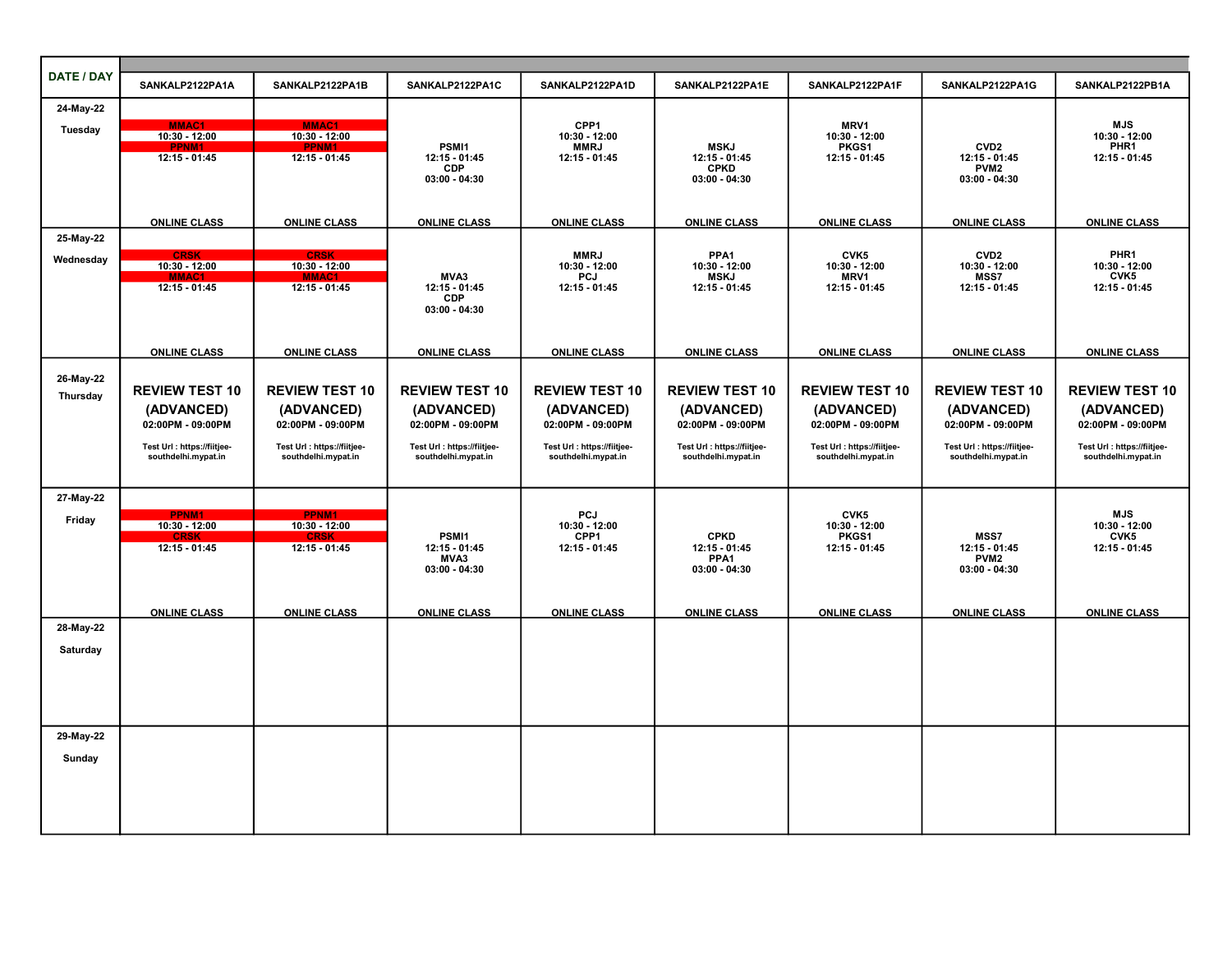| DATE / DAY            |                                                             |                                                                   |                                                         |                                                               |                                                               |                                                    |                                                                   |                                                               |                                                           |
|-----------------------|-------------------------------------------------------------|-------------------------------------------------------------------|---------------------------------------------------------|---------------------------------------------------------------|---------------------------------------------------------------|----------------------------------------------------|-------------------------------------------------------------------|---------------------------------------------------------------|-----------------------------------------------------------|
|                       | SANKALP2122PB1B                                             | SANKALP2122PB2B                                                   | SANKALP2122PB1C                                         | SANKALP2122PB2C                                               | SANKALP2122PB3C                                               | SANKALP2122PB1D                                    | SANKALP2122PB1E                                                   | ONLINESD2122PB1A                                              | SANKALPICP2122A1                                          |
| 24-May-22             |                                                             |                                                                   |                                                         |                                                               |                                                               |                                                    |                                                                   |                                                               |                                                           |
| Tuesday               | <b>CVY</b><br>10:30 - 12:00<br>PAY1<br>12:15 - 01:45        | CPA <sub>2</sub><br>10:30 - 12:00<br><b>PSDS</b><br>12:15 - 01:45 | PPRK1<br>10:30 - 12:00<br><b>MMAC1</b><br>12:15 - 01:45 | <b>CRSK</b><br>10:30 - 12:00<br><b>MOSD1</b><br>12:15 - 01:45 | <b>MSKJ</b><br>$10:30 - 12:00$<br><b>CDP</b><br>12:15 - 01:45 | MMP1<br>10:30 - 12:00<br>PMK3<br>12:15 - 01:45     | PPA <sub>1</sub><br>10:30 - 12:00<br><b>CPKD</b><br>12:15 - 01:45 | <b>PARD</b><br>10:30 - 12:30<br><b>MASK1</b><br>12:45 - 02:45 | CPP1<br>$03:30 - 05:30$<br><b>MBTK</b><br>$06:00 - 08:00$ |
|                       | <b>ONLINE CLASS</b>                                         | <b>SKB</b>                                                        | <b>SKB</b>                                              | <b>SKB</b>                                                    | <b>SKB</b>                                                    | <b>SKB</b>                                         | <b>SKB</b>                                                        | <b>ONLINE CLASS</b>                                           | <b>ONLINE CLASS</b>                                       |
| 25-May-22             |                                                             |                                                                   |                                                         |                                                               |                                                               |                                                    |                                                                   |                                                               |                                                           |
| Wednesday             | <b>CVY</b><br>10:30 - 12:00<br><b>MPBG</b><br>12:15 - 01:45 | <b>PSDS</b><br>10:30 - 12:00<br><b>MBKS</b><br>12:15 - 01:45      | PPRK1<br>10:30 - 12:00<br><b>CMKS</b><br>12:15 - 01:45  | <b>MOSD1</b><br>10:30 - 12:00<br><b>CRSK</b><br>12:15 - 01:45 | <b>CDP</b><br>$12:15 - 01:45$<br>PRJ2<br>$03:00 - 04:30$      | PMK3<br>10:30 - 12:00<br>MMP1<br>12:15 - 01:45     | <b>CPKD</b><br>10:30 - 12:00<br><b>MBTK</b><br>12:15 - 01:45      | <b>PARD</b><br>10:30 - 12:30<br>CPG1<br>12:45 - 02:45         |                                                           |
|                       | <b>ONLINE CLASS</b>                                         | <b>SKB</b>                                                        | <b>SKB</b>                                              | <b>SKB</b>                                                    | <b>SKB</b>                                                    | <b>SKB</b>                                         | <b>SKB</b>                                                        | <b>ONLINE CLASS</b>                                           |                                                           |
| 26-May-22<br>Thursday | <b>REVIEW TEST</b><br>10                                    | <b>REVIEW TEST</b><br>10                                          | <b>REVIEW TEST</b><br>10                                | <b>REVIEW TEST</b><br>10                                      | <b>REVIEW TEST</b><br>10                                      | <b>REVIEW TEST</b><br>10                           | <b>REVIEW TEST</b><br>10                                          | <b>REVIEW TEST</b><br>10                                      |                                                           |
|                       | (ADVANCED)<br>02:00PM - 09:00PM                             | (ADVANCED)<br>02:00PM - 09:00PM                                   | (ADVANCED)<br>02:00PM - 09:00PM                         | (ADVANCED)<br>02:00PM - 09:00PM                               | (ADVANCED)<br>02:00PM - 09:00PM                               | (ADVANCED)<br>02:00PM - 09:00PM                    | (ADVANCED)<br>02:00PM - 09:00PM                                   | (ADVANCED)<br>02:00PM - 09:00PM                               | <b>PARD</b><br>$03:30 - 05:30$                            |
|                       | Test Url : https://fiitjee-<br>southdelhi.mypat.in          | Test Url : https://fiitjee-<br>southdelhi.mypat.in                | Test Url : https://fiitjee-<br>southdelhi.mypat.in      | Test Url : https://fiitjee-<br>southdelhi.mypat.in            | Test Url : https://fiitjee-<br>southdelhi.mypat.in            | Test Url : https://fiitjee-<br>southdelhi.mypat.in | Test Url : https://fiitjee-<br>southdelhi.mypat.in                | Test Url : https://fiitjee-<br>southdelhi.mypat.in            | <b>MBTK</b><br>$06:00 - 08:00$<br><b>ONLINE CLASS</b>     |
| 27-May-22<br>Friday   | PAY1                                                        | CPA <sub>2</sub>                                                  | MMAC1                                                   | <b>CRSK</b>                                                   | <b>MSKJ</b>                                                   | <b>CSHG</b>                                        | PPA <sub>1</sub>                                                  | CPG1                                                          |                                                           |
|                       | 10:30 - 12:00<br><b>MPBG</b><br>12:15 - 01:45               | 10:30 - 12:00<br><b>MBKS</b><br>12:15 - 01:45                     | 10:30 - 12:00<br><b>CMKS</b><br>12:15 - 01:45           | 10:30 - 12:00<br>PAGU1<br>12:15 - 01:45                       | 10:30 - 12:00<br>PRJ2<br>12:15 - 01:45                        | 10:30 - 12:00<br><b>CSHG</b><br>12:15 - 01:45      | 10:30 - 12:00<br><b>MBTK</b><br>12:15 - 01:45                     | 10:30 - 12:30<br><b>MASK1</b><br>12:45 - 02:45                |                                                           |
|                       |                                                             |                                                                   |                                                         |                                                               |                                                               |                                                    |                                                                   |                                                               | CPP1<br>$03:30 - 05:30$<br><b>PARD</b><br>$06:00 - 08:00$ |
|                       | <b>ONLINE CLASS</b>                                         | <b>SKB</b>                                                        | <b>SKB</b>                                              | <b>SKB</b>                                                    | <b>SKB</b>                                                    | <b>SKB</b>                                         | <b>SKB</b>                                                        | <b>ONLINE CLASS</b>                                           | <b>ONLINE CLASS</b>                                       |
| 28-May-22             |                                                             |                                                                   |                                                         |                                                               |                                                               |                                                    |                                                                   |                                                               |                                                           |
| Saturday              |                                                             |                                                                   |                                                         |                                                               |                                                               |                                                    |                                                                   |                                                               |                                                           |
|                       |                                                             |                                                                   |                                                         |                                                               |                                                               |                                                    |                                                                   |                                                               |                                                           |
| 29-May-22             |                                                             |                                                                   |                                                         |                                                               |                                                               |                                                    |                                                                   |                                                               |                                                           |
| Sunday                |                                                             |                                                                   |                                                         |                                                               |                                                               |                                                    |                                                                   |                                                               |                                                           |
|                       |                                                             |                                                                   |                                                         |                                                               |                                                               |                                                    |                                                                   |                                                               |                                                           |
|                       |                                                             |                                                                   |                                                         |                                                               |                                                               |                                                    |                                                                   |                                                               |                                                           |
|                       |                                                             |                                                                   |                                                         |                                                               |                                                               |                                                    |                                                                   |                                                               |                                                           |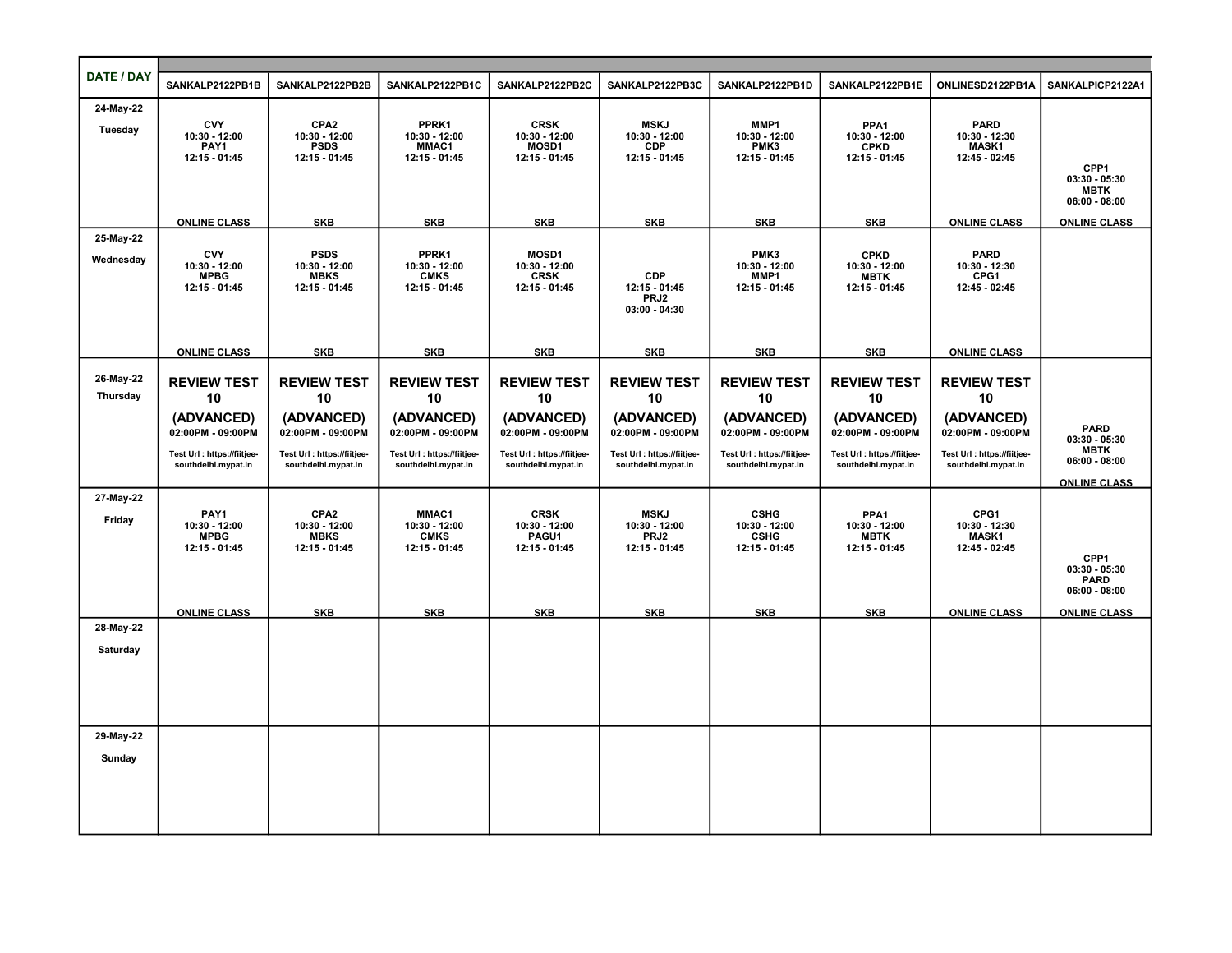| DATE / DAY           | eSANKALP2224RA1                               | eSANKALP2224RA2                                      | eSANKALP2224RA3                                      | eSANKALP2224RA4                               | eONLINESD2224RA1                                     | eONLINESD2224RA2                                     | eSANKALP2224RB1                                      | eONLINESD2224RB1                                     |
|----------------------|-----------------------------------------------|------------------------------------------------------|------------------------------------------------------|-----------------------------------------------|------------------------------------------------------|------------------------------------------------------|------------------------------------------------------|------------------------------------------------------|
| 24-May-22<br>Tuesday | <b>CBSE</b><br>Term-2<br>Exam<br><b>Break</b> | <b>CBSE</b><br>Term-2<br><b>Exam</b><br><b>Break</b> | <b>CBSE</b><br>Term-2<br><b>Exam</b><br><b>Break</b> | <b>CBSE</b><br>Term-2<br>Exam<br><b>Break</b> | <b>CBSE</b><br>Term-2<br><b>Exam</b><br><b>Break</b> | <b>CBSE</b><br>Term-2<br><b>Exam</b><br><b>Break</b> | <b>CBSE</b><br>Term-2<br><b>Exam</b><br><b>Break</b> | <b>CBSE</b><br>Term-2<br><b>Exam</b><br><b>Break</b> |
| 25-May-22            |                                               |                                                      |                                                      |                                               |                                                      |                                                      |                                                      |                                                      |
| Wednesday            |                                               |                                                      |                                                      |                                               |                                                      |                                                      |                                                      |                                                      |
| 26-May-22            |                                               |                                                      |                                                      |                                               |                                                      |                                                      |                                                      |                                                      |
| Thursday             |                                               |                                                      |                                                      |                                               |                                                      |                                                      |                                                      |                                                      |
|                      |                                               |                                                      |                                                      |                                               |                                                      |                                                      |                                                      |                                                      |
| 27-May-22            |                                               |                                                      |                                                      |                                               |                                                      |                                                      |                                                      |                                                      |
| Friday               |                                               |                                                      |                                                      |                                               |                                                      |                                                      |                                                      |                                                      |
|                      |                                               |                                                      |                                                      |                                               |                                                      |                                                      |                                                      |                                                      |
| 28-May-22            |                                               |                                                      |                                                      |                                               |                                                      |                                                      |                                                      |                                                      |
| Saturday             |                                               |                                                      |                                                      |                                               |                                                      |                                                      |                                                      |                                                      |
|                      |                                               |                                                      |                                                      |                                               |                                                      |                                                      |                                                      |                                                      |
| 29-May-22<br>Sunday  |                                               |                                                      |                                                      |                                               |                                                      |                                                      |                                                      |                                                      |
|                      |                                               |                                                      |                                                      |                                               |                                                      |                                                      |                                                      |                                                      |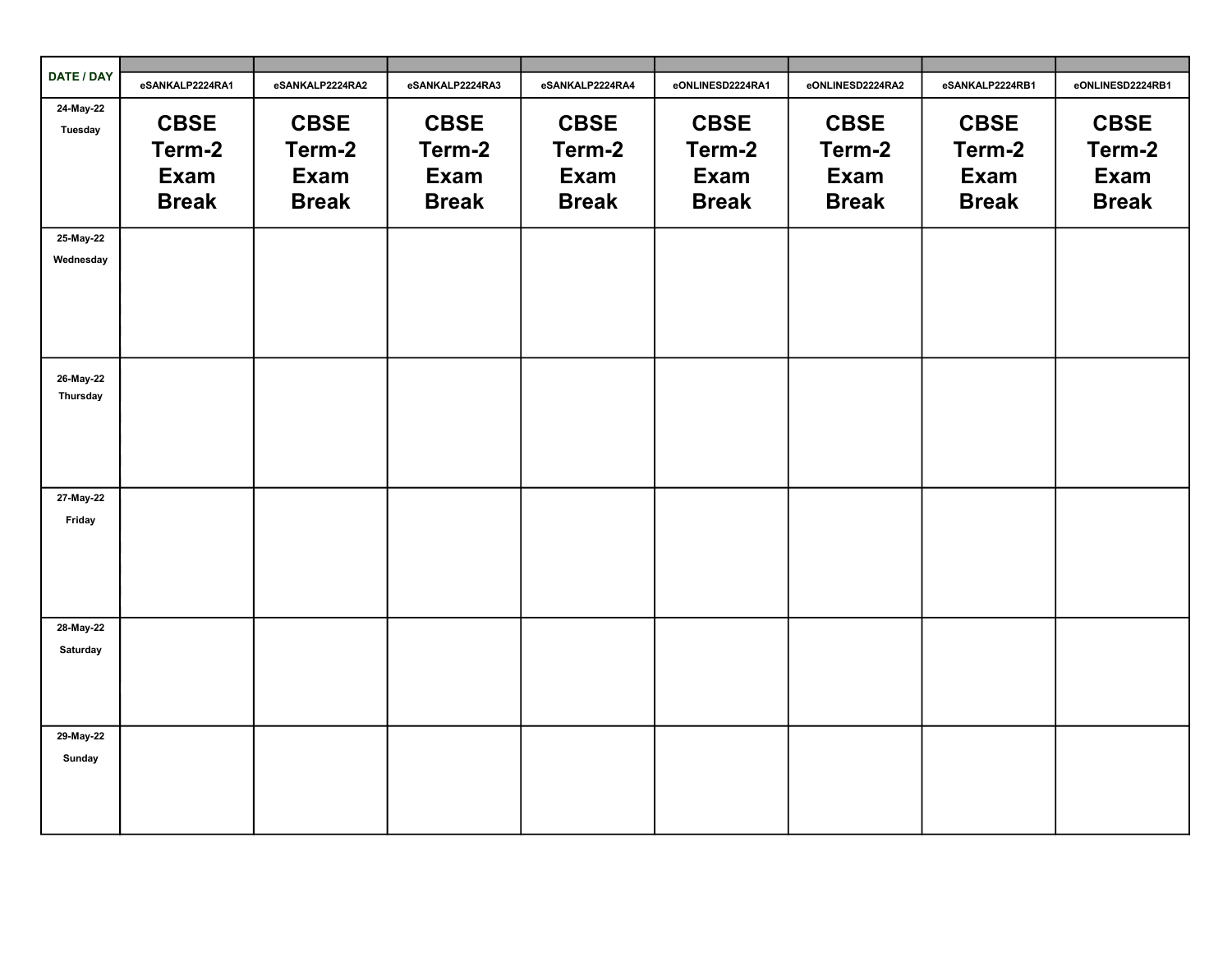| DATE / DAY | eSANKALP2224WA1 | eSANKALP2224WA2 | eSANKALP2224WA3 | eSANKALP2224WA4 | eSANKALP2224WB1 |
|------------|-----------------|-----------------|-----------------|-----------------|-----------------|
| 24-May-22  |                 |                 |                 |                 |                 |
| Tuesday    |                 |                 |                 |                 |                 |
|            |                 |                 |                 |                 |                 |
|            |                 |                 |                 |                 |                 |
|            |                 |                 |                 |                 |                 |
|            |                 |                 |                 |                 |                 |
| 25-May-22  |                 |                 |                 |                 |                 |
| Wednesday  |                 |                 |                 |                 |                 |
|            |                 |                 |                 |                 |                 |
|            |                 |                 |                 |                 |                 |
|            |                 |                 |                 |                 |                 |
|            |                 |                 |                 |                 |                 |
| 26-May-22  |                 |                 |                 |                 |                 |
| Thursday   |                 |                 |                 |                 |                 |
|            |                 |                 |                 |                 |                 |
|            |                 |                 |                 |                 |                 |
|            |                 |                 |                 |                 |                 |
|            |                 |                 |                 |                 |                 |
| 27-May-22  |                 |                 |                 |                 |                 |
| Friday     |                 |                 |                 |                 |                 |
|            |                 |                 |                 |                 |                 |
|            |                 |                 |                 |                 |                 |
|            |                 |                 |                 |                 |                 |
|            |                 |                 |                 |                 |                 |
| 28-May-22  | <b>CBSE</b>     | <b>CBSE</b>     | <b>CBSE</b>     | <b>CBSE</b>     | <b>CBSE</b>     |
| Saturday   | Term-2          | Term-2          | Term-2          | Term-2          | Term-2          |
|            |                 |                 |                 |                 |                 |
|            | <b>Exam</b>     | <b>Exam</b>     | <b>Exam</b>     | <b>Exam</b>     | <b>Exam</b>     |
|            | <b>Break</b>    | <b>Break</b>    | <b>Break</b>    | <b>Break</b>    | <b>Break</b>    |
| 29-May-22  |                 |                 |                 |                 |                 |
| Sunday     |                 |                 |                 |                 |                 |
|            |                 |                 |                 |                 |                 |
|            |                 |                 |                 |                 |                 |
|            |                 |                 |                 |                 |                 |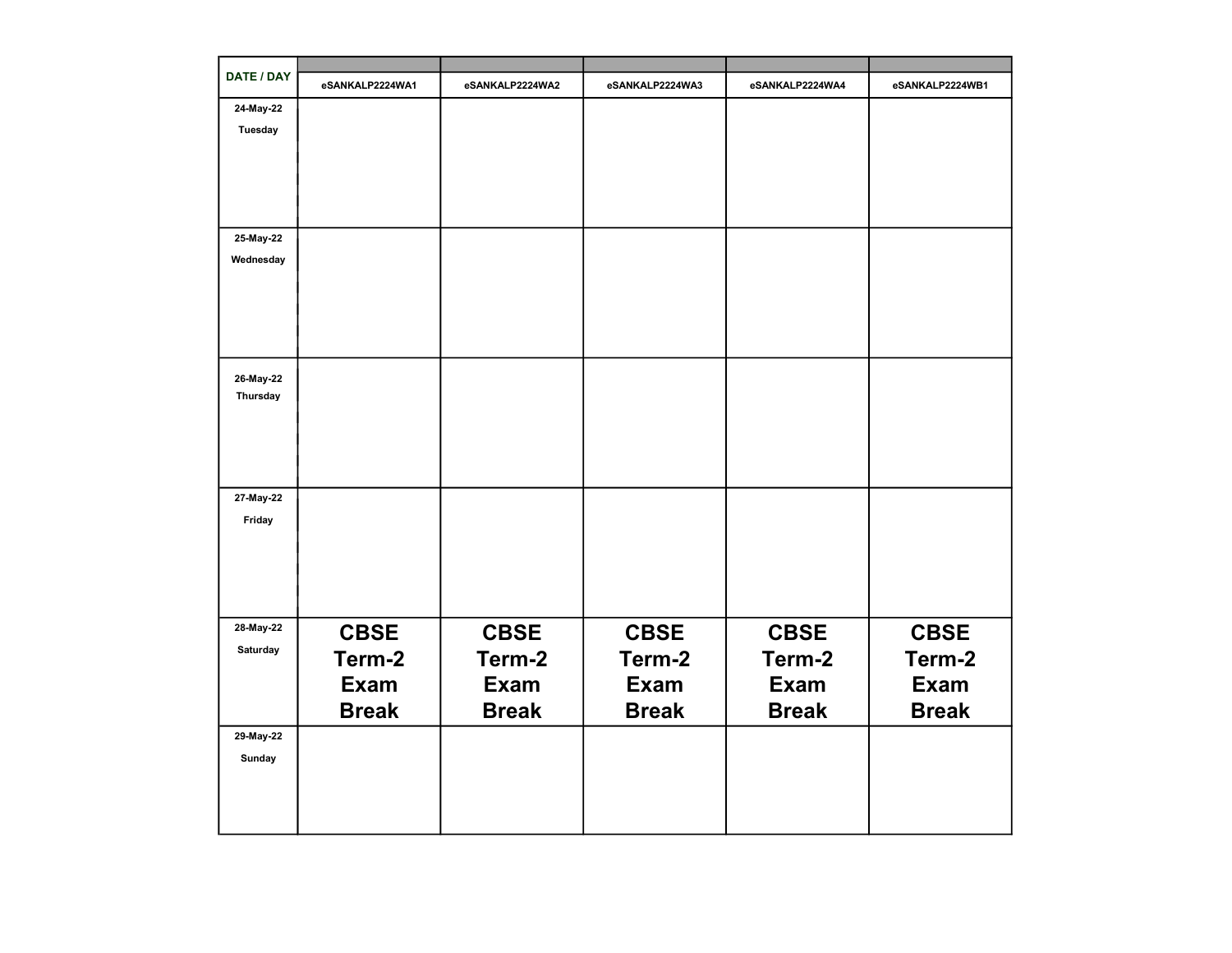| DATE / DAY            | eSANKALP2124R                                 | eSANKALP2124RB                                       | eSANKALP024RA1                                       | eSANKALP2124WA1                                      | eSANKALP2124WA2                               | eSANKALP2124WB+WD                             |
|-----------------------|-----------------------------------------------|------------------------------------------------------|------------------------------------------------------|------------------------------------------------------|-----------------------------------------------|-----------------------------------------------|
| 24-May-22<br>Tuesday  | <b>CBSE</b><br>Term-2<br>Exam<br><b>Break</b> | <b>CBSE</b><br>Term-2<br><b>Exam</b><br><b>Break</b> | <b>CBSE</b><br>Term-2<br><b>Exam</b><br><b>Break</b> |                                                      |                                               |                                               |
| 25-May-22             |                                               |                                                      |                                                      |                                                      |                                               |                                               |
| Wednesday             |                                               |                                                      |                                                      |                                                      |                                               |                                               |
| 26-May-22<br>Thursday |                                               |                                                      |                                                      |                                                      |                                               |                                               |
| 27-May-22<br>Friday   |                                               |                                                      |                                                      |                                                      |                                               |                                               |
| 28-May-22<br>Saturday |                                               |                                                      |                                                      | <b>CBSE</b><br>Term-2<br><b>Exam</b><br><b>Break</b> | <b>CBSE</b><br>Term-2<br>Exam<br><b>Break</b> | <b>CBSE</b><br>Term-2<br>Exam<br><b>Break</b> |
| 29-May-22<br>Sunday   |                                               |                                                      |                                                      |                                                      |                                               |                                               |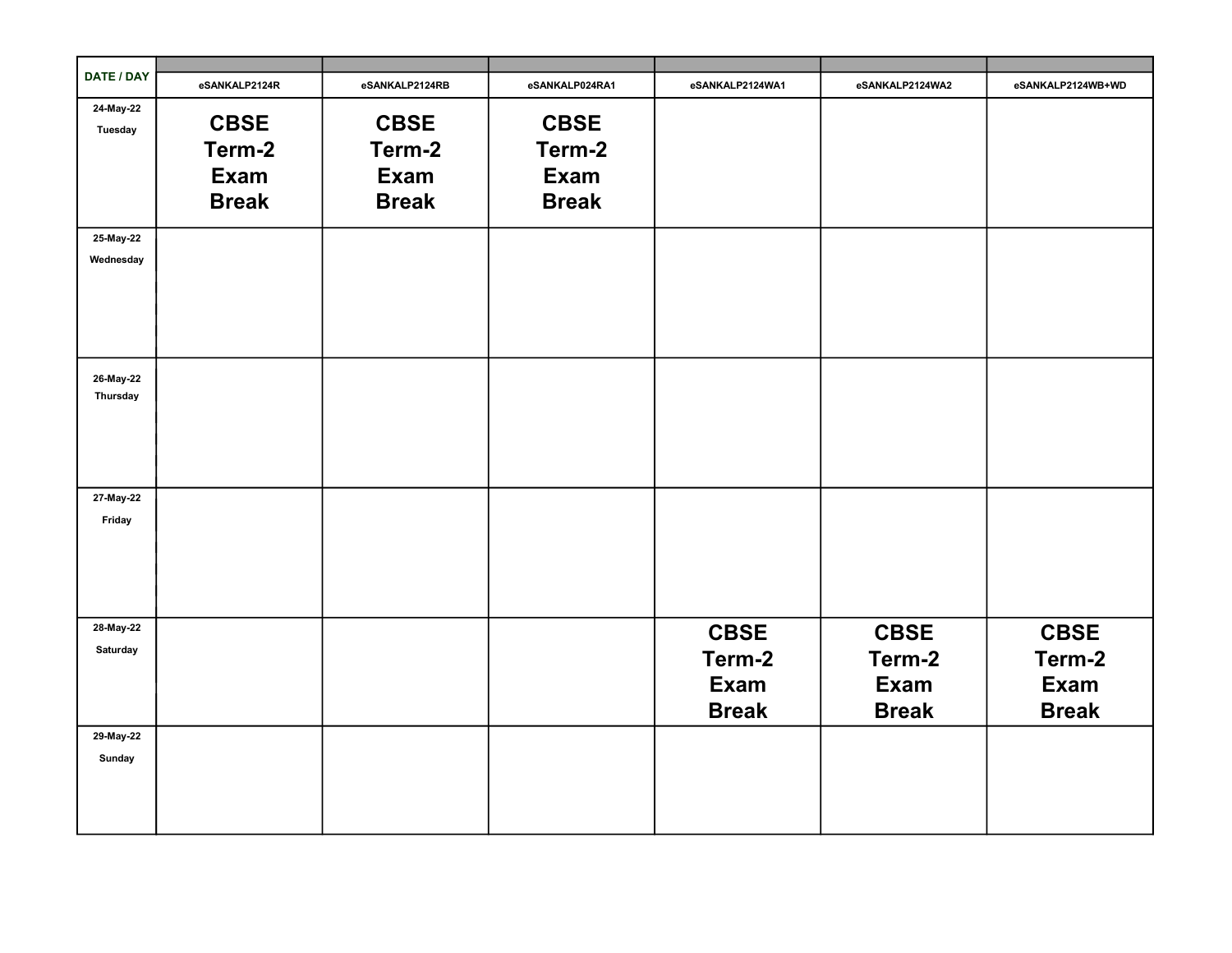| DATE / DAY            | eSANKALP024WA1 | eSANKALP024WA2 | eSANKALP024WA3 | eSANKALP024WA4 | eSANKALP024WC+WD |
|-----------------------|----------------|----------------|----------------|----------------|------------------|
| 24-May-22             |                |                |                |                |                  |
| Tuesday               |                |                |                |                |                  |
|                       |                |                |                |                |                  |
|                       |                |                |                |                |                  |
|                       |                |                |                |                |                  |
|                       |                |                |                |                |                  |
| 25-May-22             |                |                |                |                |                  |
| Wednesday             |                |                |                |                |                  |
|                       |                |                |                |                |                  |
|                       |                |                |                |                |                  |
|                       |                |                |                |                |                  |
|                       |                |                |                |                |                  |
|                       |                |                |                |                |                  |
| 26-May-22<br>Thursday |                |                |                |                |                  |
|                       |                |                |                |                |                  |
|                       |                |                |                |                |                  |
|                       |                |                |                |                |                  |
|                       |                |                |                |                |                  |
| 27-May-22             |                |                |                |                |                  |
| Friday                |                |                |                |                |                  |
|                       |                |                |                |                |                  |
|                       |                |                |                |                |                  |
|                       |                |                |                |                |                  |
|                       |                |                |                |                |                  |
| 28-May-22             | <b>CBSE</b>    | <b>CBSE</b>    | <b>CBSE</b>    | <b>CBSE</b>    | <b>CBSE</b>      |
| Saturday              |                |                |                |                |                  |
|                       | Term-2         | Term-2         | Term-2         | Term-2         | Term-2           |
|                       | <b>Exam</b>    | Exam           | <b>Exam</b>    | <b>Exam</b>    | <b>Exam</b>      |
|                       | <b>Break</b>   | <b>Break</b>   | <b>Break</b>   | <b>Break</b>   | <b>Break</b>     |
| 29-May-22             |                |                |                |                |                  |
| Sunday                |                |                |                |                |                  |
|                       |                |                |                |                |                  |
|                       |                |                |                |                |                  |
|                       |                |                |                |                |                  |